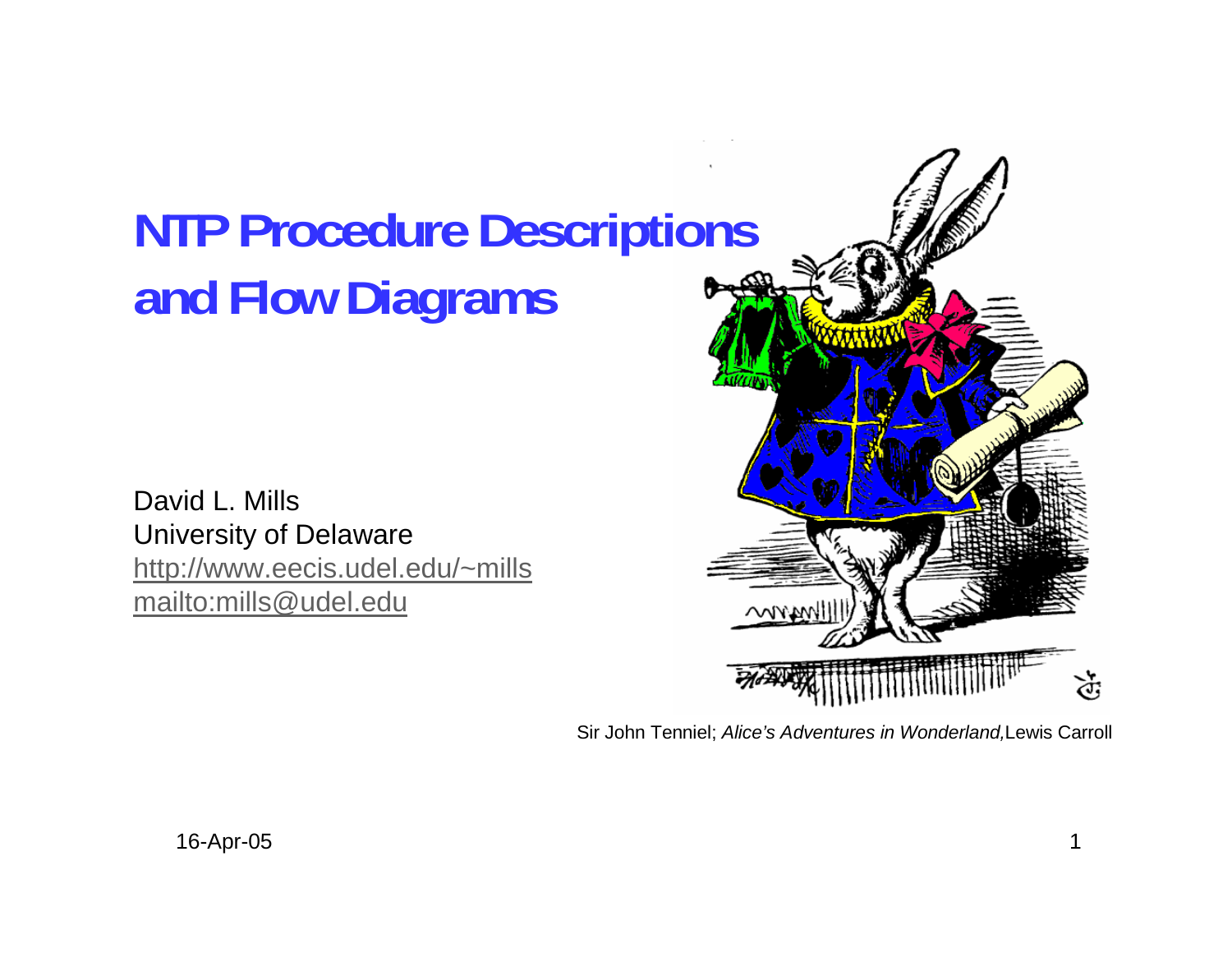

- oPeer process runs when a packet is received.
- o Poll process sends packets at intervals determined by the clock discipline process and remote server.
- oSystem process runs when a new peer process update is received.
- o Clock discipline process runs at intervals determined by the measured network jitter and clock oscillator (VFO) frequency wander.
- oClock adjust process runs at intervals of one second.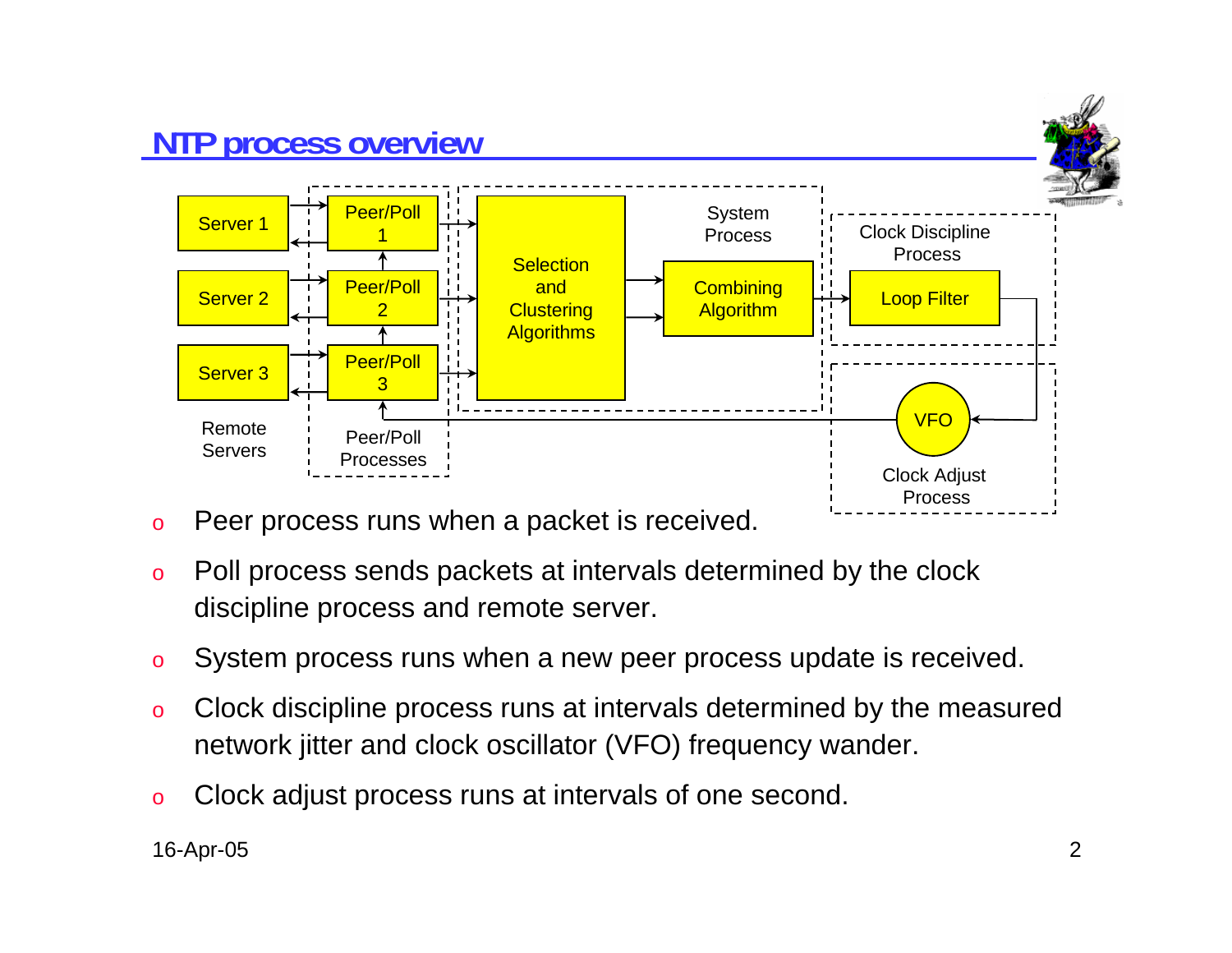#### **NTP peer protocol**



- o $\,$  Packet header includes  $\,_{1}$ ,  $\,_{2}$  and  $\,$   $\,$   $\,$  timestamps.
- o Peer state variables *org, rec* and *xmt* record the transmit and receive times of the most recent packet received.
- o When a packet is transmitted
	- •• Copy *org* to  $\mathcal{T}_1$  and *rec* to  $\mathcal{T}_2$ .
	- Copy the current time to *xmt* and to  $T_3$ .
- o When a packet received
	- • $\bullet$  If  $\mathcal{T}_3$  is the same as *xmt,* this is a duplicate packet.
	- • $\bullet$  If  $\mathcal{T}_1$  is not the same as *org*, this is a bogus packet.
	- • $\bullet$  Otherwise, copy  $\mathcal{T}_3$  to *pkt* and copy the current time to  $\mathcal{T}_4$  and *rec.*
- o Note that the protocol is symmetric and allows time values to flow both ways simultaneously and is resistant to replays and drops.
- oNote the special conditions when either or both peers first start up.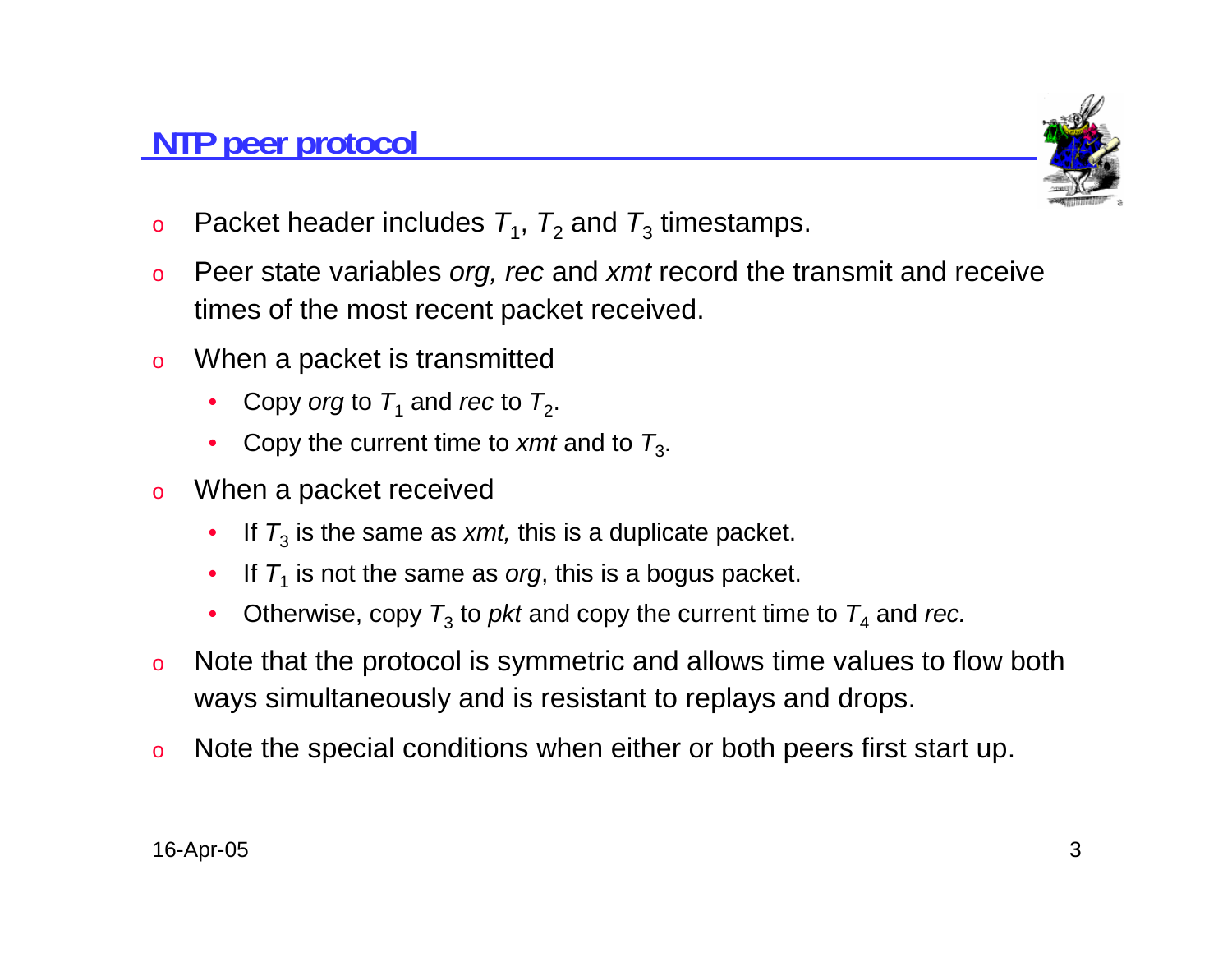### **NTP peer protocol example**

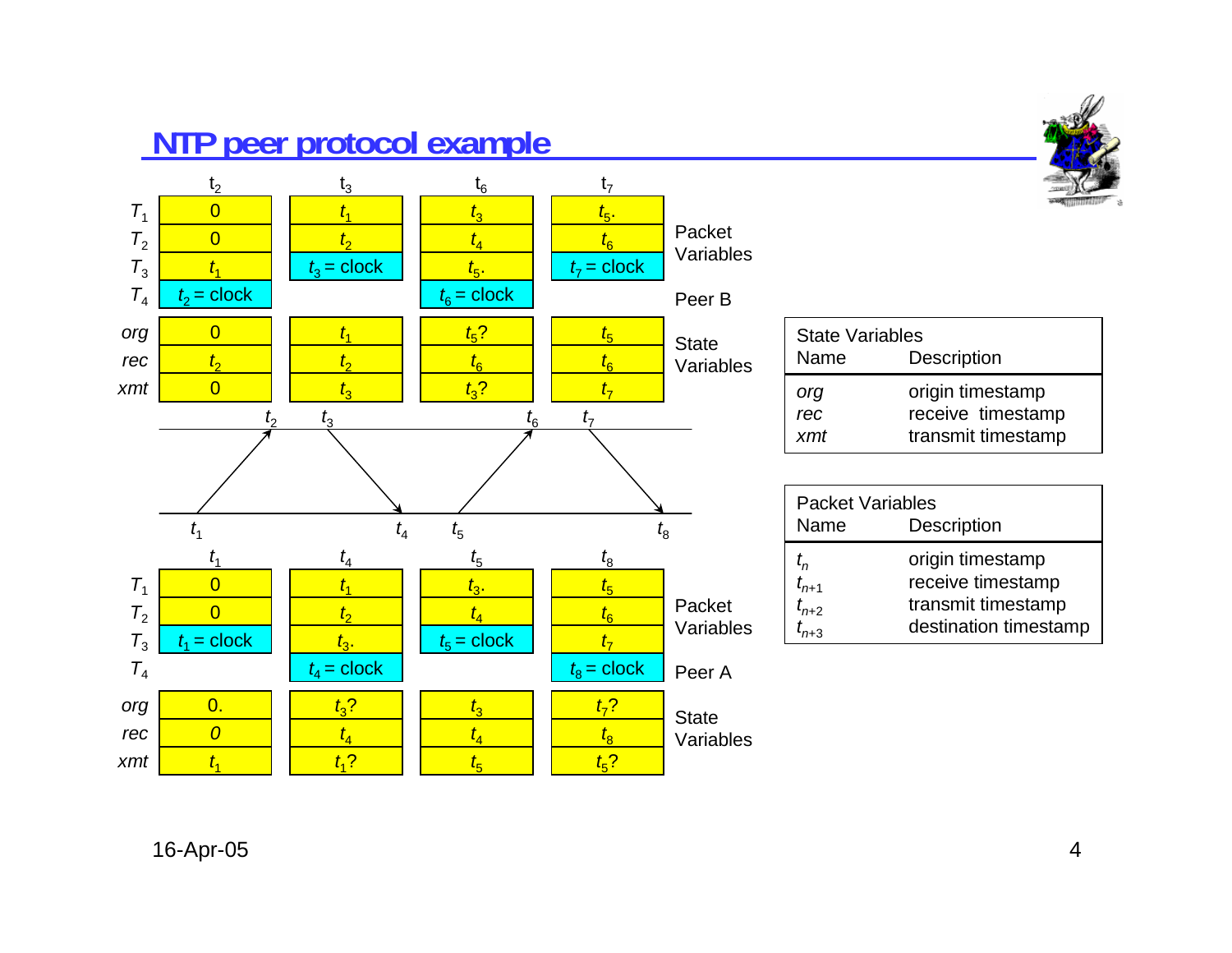#### $y = (T_4 - T_1) - (T_3 - T_2)$  $\delta = y_0$   $\longrightarrow \sum$  $=\sum_{i}\frac{z_{i}}{2^{i+1}}$  $\epsilon = \sum_i \frac{\mathcal{Z}_i}{2^{i+1}}$  $x = \frac{1}{2} [ (T_2 - T_1) + (T_3 - T_4) ]$  $z_0 = \rho_R + \rho + \Phi (T_4 - T_1)$ Σ  $z_{i+1} = z_i + \Phi$ μ  $\Theta = \text{combine}(\theta_i)$  $\Delta = \Delta_R + \delta$  $\Sigma$   $\longrightarrow$   $E = E_R + \varepsilon + \Phi \mu + \vartheta + \theta$ Packet Variables **Peer Variables Client** System Variables  $\frac{1}{n} \sum (\theta - \theta_i)^2$ *j*  $\varphi_{S} = \sqrt{\frac{1}{m} \sum_{i} (\theta -$ Σ $\mathcal{V} = \sqrt{\varphi^2 + \varphi_s^2}$  $E_R = E + \Phi \mu$   $\Delta_R = \Delta$ Server $\delta = y_{0}$  $\theta = x_{0}$  $\left(1 - x_i\right)^2$  $\frac{1}{n} \sum_{i} (x_0 - x_i)$  $x_{0} - x$  $\varphi = \sqrt{\frac{1}{n} \sum_i (x_0$ ρ*R*

- oPacket variables are computed directly from the packet header.
- oPeer variables are groomed by the clock filter.

**Computing time values and error estimates**

oSystem variables are groomed from the available peers.

16-Apr-05 5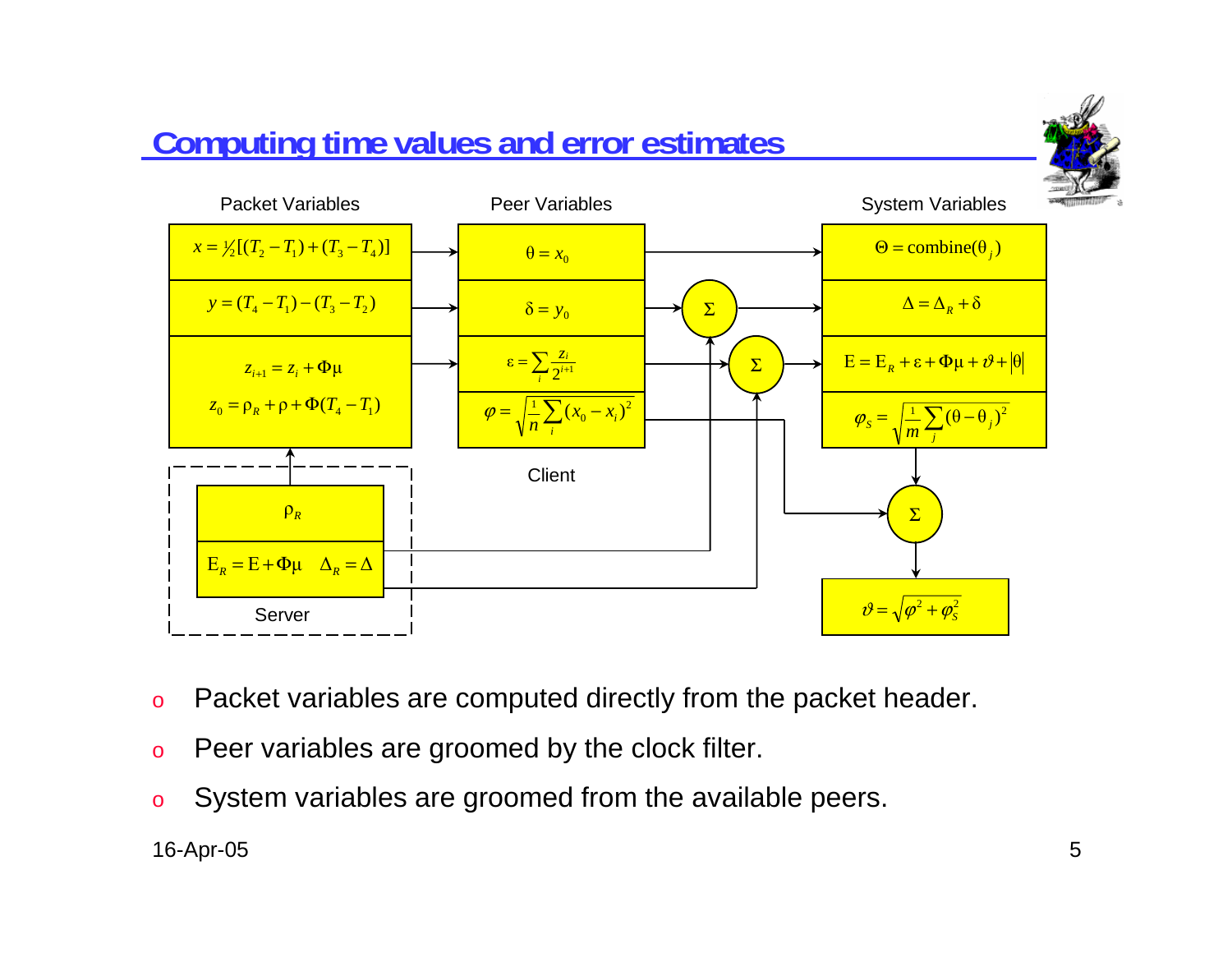#### **Variable, Parameter and Procedure Libraries**

- 1. NTP Packet header format
- 2. Process variables
- 3. Parameters
- 4. Procedure cross index



Sir John Tenniel; *Alice's Adventures in Wonderland,*Lewis Carroll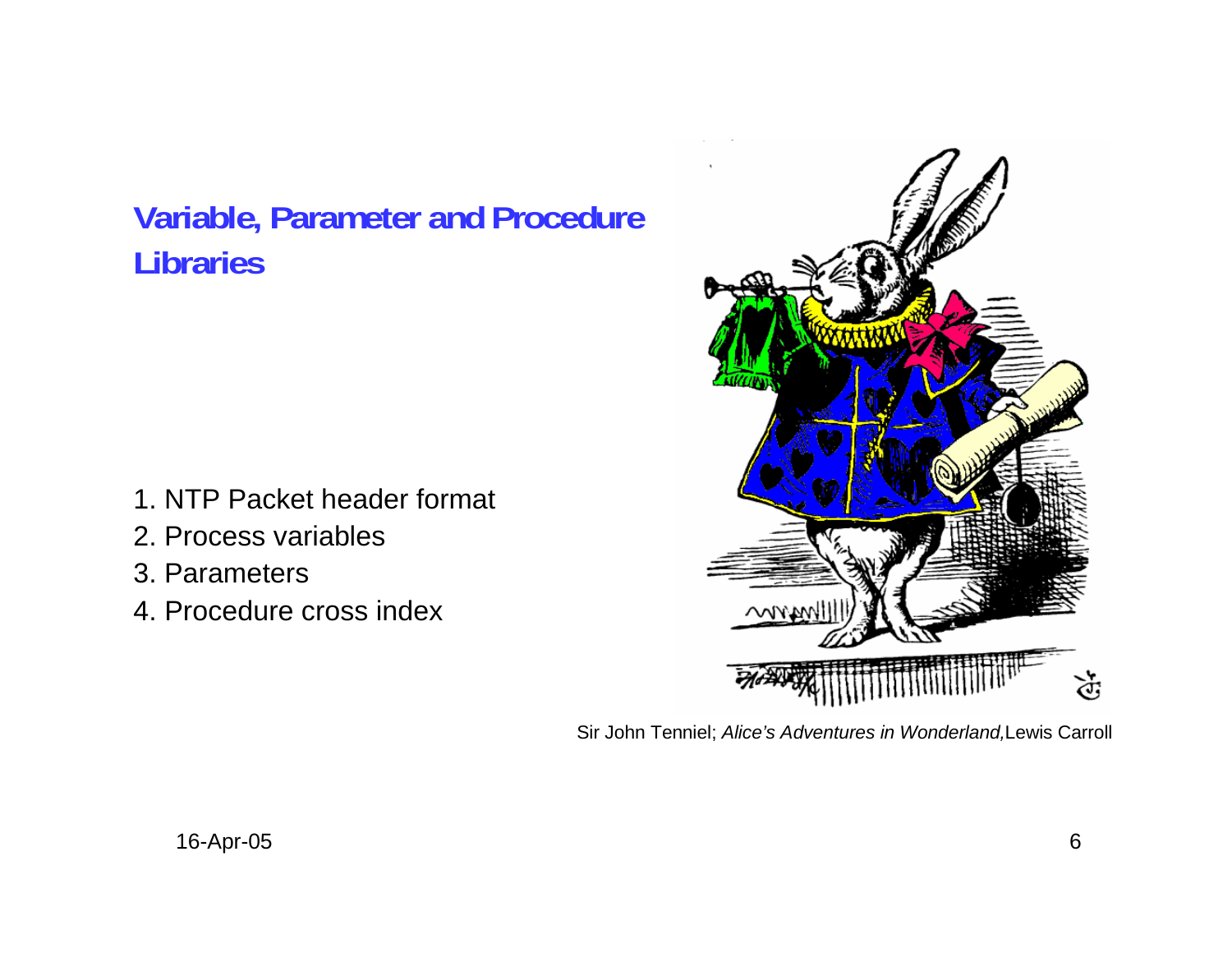#### **Naming conventions**



- o The names on the following pages are distinguished by the process to which the belong. When necessary to disambiguate the name, the prefix tags above will prepend he name.
	- $\bullet$ r. *receive packet*
	- •x. transmit packet
	- •p. peer/poll process
	- •s. system process
	- •c. local clock process
	- •p.f. clock filter
	- •s.m chime list
	- •s.v. survivor list
- o The variable names and formula names are used interchangeably to improve readability and reduce flow chart size.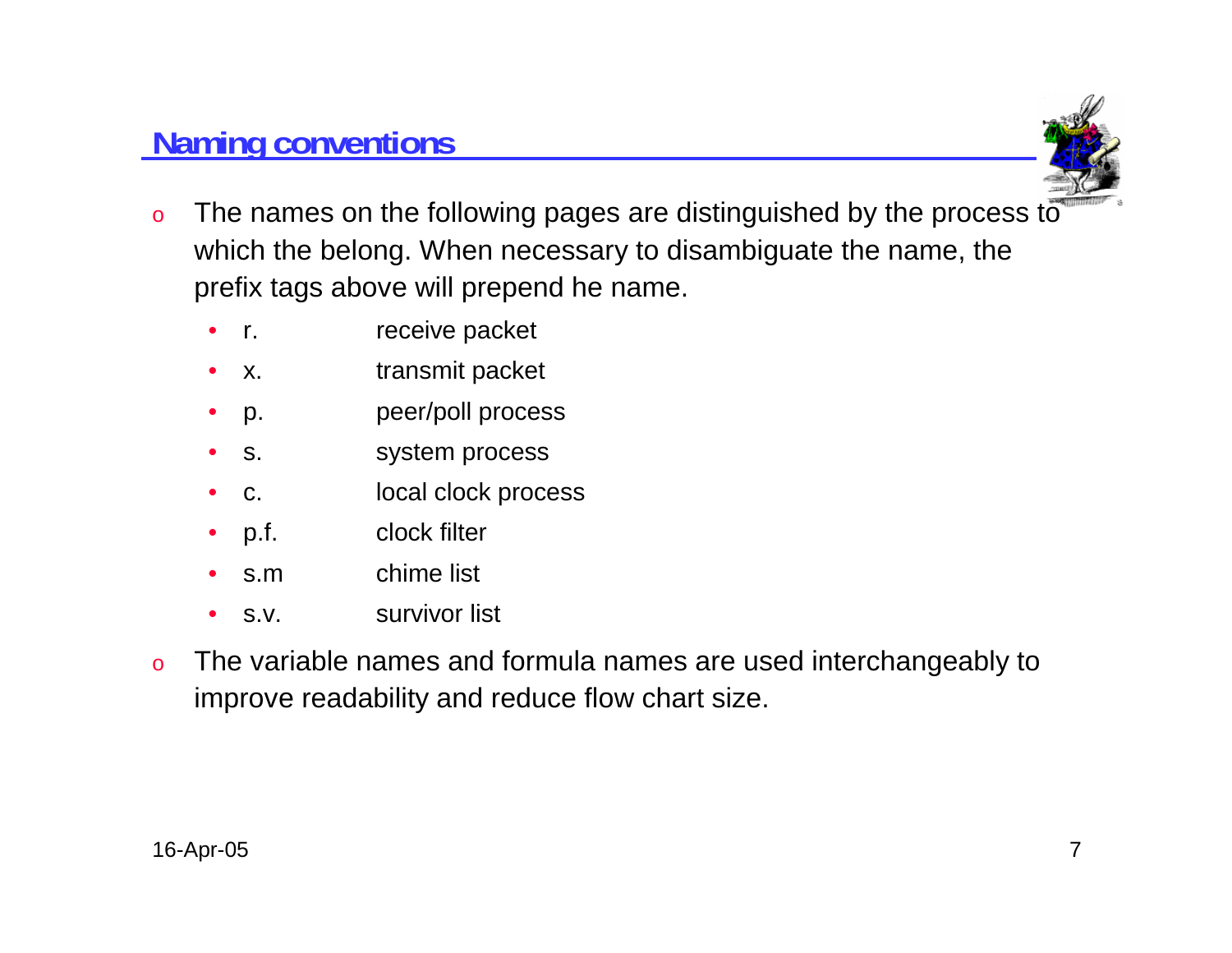#### **NTP packet header format**



| Name      | Formula         | <b>Description</b>          |
|-----------|-----------------|-----------------------------|
| leap      | leap            | leap indicator (LI)         |
| version   | version         | version number (VN)         |
| mode      | mode            | mode                        |
| stratum   | stratum         | stratum                     |
| poll      | τ               | poll interval ( $log_2 s$ ) |
| precision | ρ               | precision ( $log_2 s$ )     |
| rootdelay | Δ               | root delay                  |
| rootdisp  | E               | root dispersion             |
| refid     | refid           | reference ID                |
| reftime   | reftime         | reference timestamp         |
| org       | $T_{1}$         | origin timestamp            |
| rec       | $T_{2}$         | receive timestamp           |
| xmt       | $T_3$           | transmit timestamp          |
| dst*      | $\mathcal{T}_4$ | destination                 |
|           |                 | timestamp*                  |

Packet Variables

\* Strictly speaking, *dst* is not a packet variable; it is the value of the system clock upon arrival.

| Name  | Formula | <b>Description</b> |
|-------|---------|--------------------|
| keyid |         | key ID             |
| mac   |         | message digest     |

Message Authentication Code (MAC)

|                                |  | VN Mode Strat Poll |                        | Prec |
|--------------------------------|--|--------------------|------------------------|------|
|                                |  |                    | <b>Root Delay</b>      |      |
|                                |  |                    | <b>Root Dispersion</b> |      |
|                                |  |                    | <b>Reference ID</b>    |      |
| Reference Timestamp (64)       |  |                    |                        |      |
| <b>Origin Timestamp (64)</b>   |  |                    |                        |      |
| Receive Timestamp (64)         |  |                    |                        |      |
| <b>Transmit Timestamp (64)</b> |  |                    |                        |      |
| MAC (optional 160)             |  |                    |                        |      |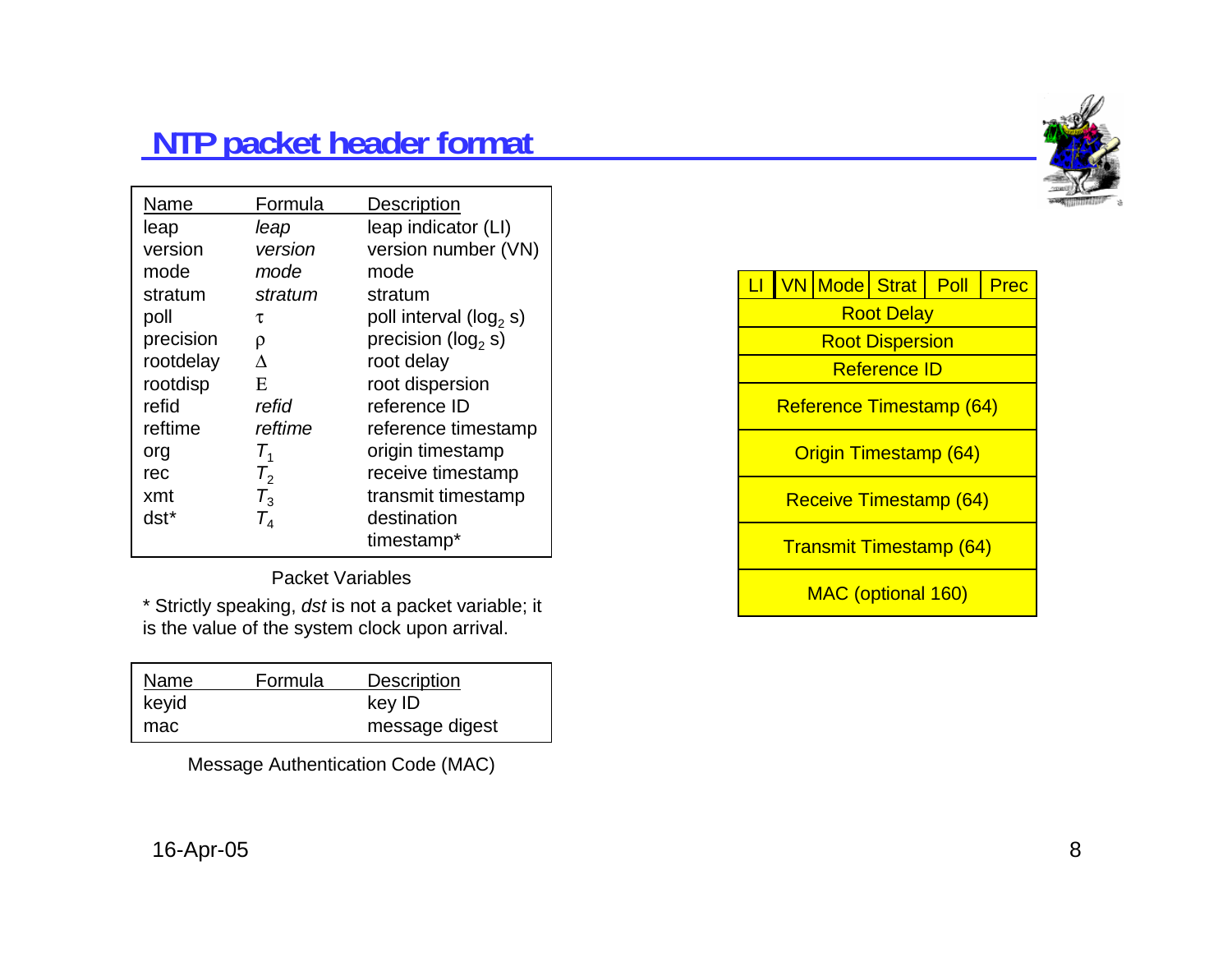#### **Process variables I**

| <u>Name</u>                    | <u>Formula</u>       | <b>Description</b>  |  |  |
|--------------------------------|----------------------|---------------------|--|--|
| <b>Configuration Variables</b> |                      |                     |  |  |
| srcaddr                        |                      | source address      |  |  |
| dstaddr                        |                      | destination address |  |  |
| version                        | version              | version             |  |  |
| hmode                          | hmode                | host mode           |  |  |
| keyid                          | keyid                | key ID              |  |  |
| flags                          |                      | option flags        |  |  |
| <b>Packet Variables</b>        |                      |                     |  |  |
| leap                           | leap                 | leap indicator      |  |  |
| pmode                          | pmode                | packet mode         |  |  |
| stratum                        | stratum              | stratum             |  |  |
| ppoll                          | τ                    | poll interval       |  |  |
| rootdelay                      | $\Delta$             | root delay          |  |  |
| rootdisp                       | E                    | root dispersion     |  |  |
| refid                          | refid                | reference ID        |  |  |
| reftime                        | reftime              | reference timestamp |  |  |
| org                            | $\mathcal{T}_1$      | origin timestamp    |  |  |
| rec                            | $\mathcal{T}^{}_{2}$ | receive timestamp   |  |  |
| xmt                            | $T_3$                | transmit timestamp  |  |  |
| <b>Working Variables</b>       |                      |                     |  |  |
| t                              | t                    | update time         |  |  |
| filter                         |                      | clock filter        |  |  |
| offset                         | $\theta$             | clock offset        |  |  |
| delay                          | $\delta$             | roundtrip delay     |  |  |
| disp                           | E.                   | dispersion          |  |  |
| jitter                         | φ                    | jitter              |  |  |

| Name   | Formula | <b>Description</b> |  |
|--------|---------|--------------------|--|
| t      |         | update time        |  |
| offset | H       | clock offset       |  |
| delay  |         | roundtrip delay    |  |
| disp   | E.      | dispersion         |  |
|        |         |                    |  |

Clock Filter Variables (p.f.)

| Name      | Formula            | <b>Description</b> |
|-----------|--------------------|--------------------|
|           |                    | update time        |
| leap      | leap               | leap indicator     |
| stratum   | stratum            | stratum            |
| poll      | τ                  | poll interval      |
| precision | ρ                  | precision          |
| rootdelay | $\Lambda$          | root delay         |
| rootdisp  | Е                  | root dispersion    |
| refid     | refid              | reference ID       |
| reftime   | reftime            | reference time     |
| chime     |                    | chime list         |
| survivor  |                    | survivor list      |
| р         | р                  | system peer        |
| offset    | Θ                  | combined offset    |
| jitter    | $\hat{\mathbf{r}}$ | combined jitter    |
| flags     |                    | option flags       |

System Process Variables (s.)

Peer Process Variables (p.)

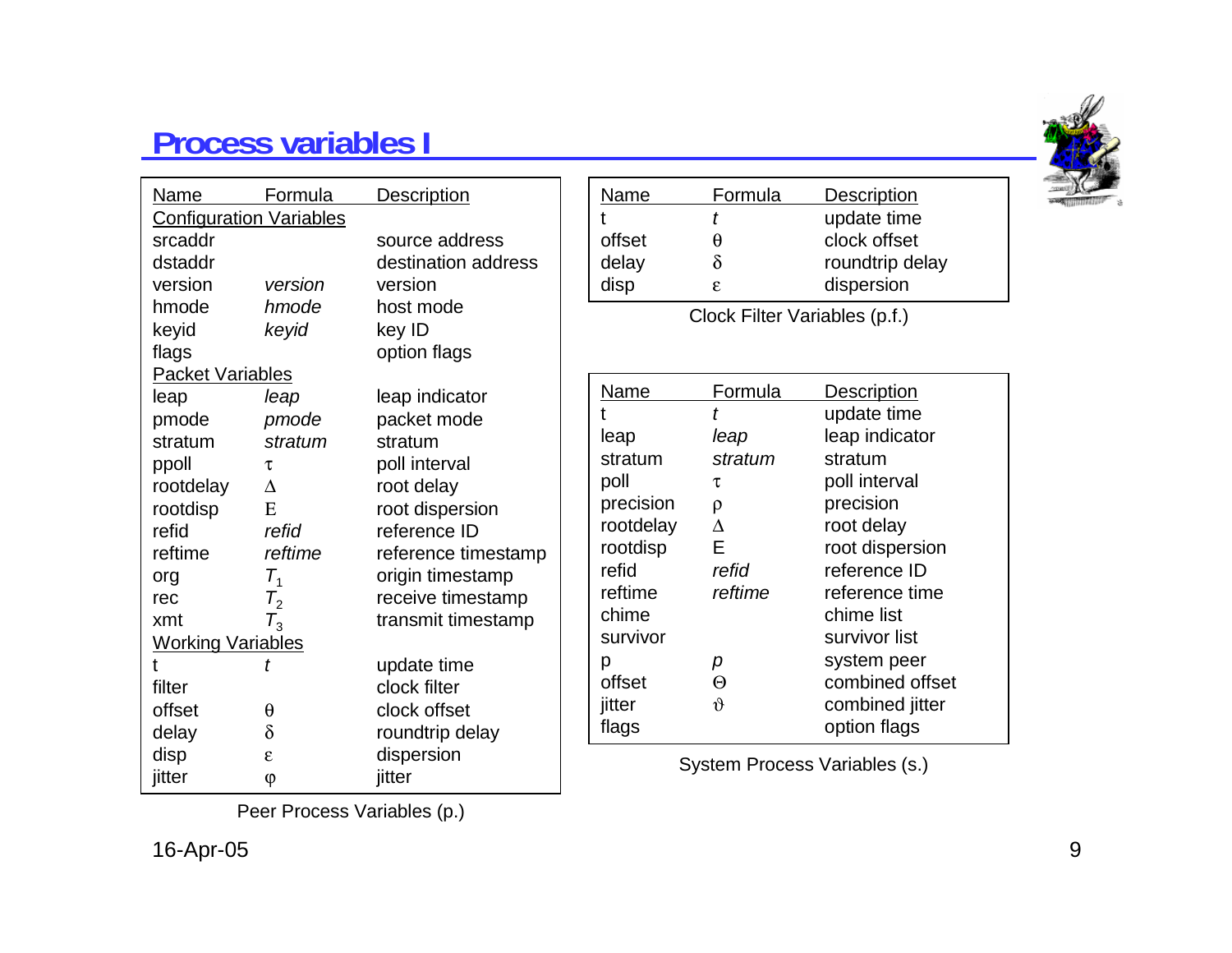#### **Process variables II**

| Name   | Formula    | <b>Description</b> |
|--------|------------|--------------------|
|        |            | update time        |
| state  | state      | current state      |
| offset | θ          | current offset     |
| base   | $\theta_R$ | base offset        |
| last   | $\theta_R$ | previous offset    |
| count  | count      | jiggle counter     |
| freq   | freq       | frequency          |
| jitter | φ          | <b>RMS</b> jitter  |
| wander |            | <b>RMS</b> wander  |

Local Clock Process Variables (c.)

| Name     | Formula | <b>Description</b> |
|----------|---------|--------------------|
| hpoll    | hpoll   | host poll interval |
| burst    | count   | burst counter      |
| reach    | reach   | reach register     |
| unreach  | unreach | unreach counter    |
| outdate  |         | last poll time     |
| nextdate |         | next poll time     |

Poll Process Variables (p.)

| Name | Formula | <b>Description</b> |
|------|---------|--------------------|
| р    | D       | association ID     |
| type |         | edge type          |
| edge | edge    | edge offset        |
|      |         |                    |

Chime List Variables (s.m.)

| Name.  | <b>Formula</b> | <b>Description</b> |
|--------|----------------|--------------------|
| D      | D              | association ID     |
| metric |                | survivor metric    |

Survivor List Variables (s.v.)

| ` <u>Name</u> | Formula | <b>Description</b> |
|---------------|---------|--------------------|
| keyid         | keyid   | key ID             |
| mac           | mac     | message digest     |

Message Authentication Code (MAC)

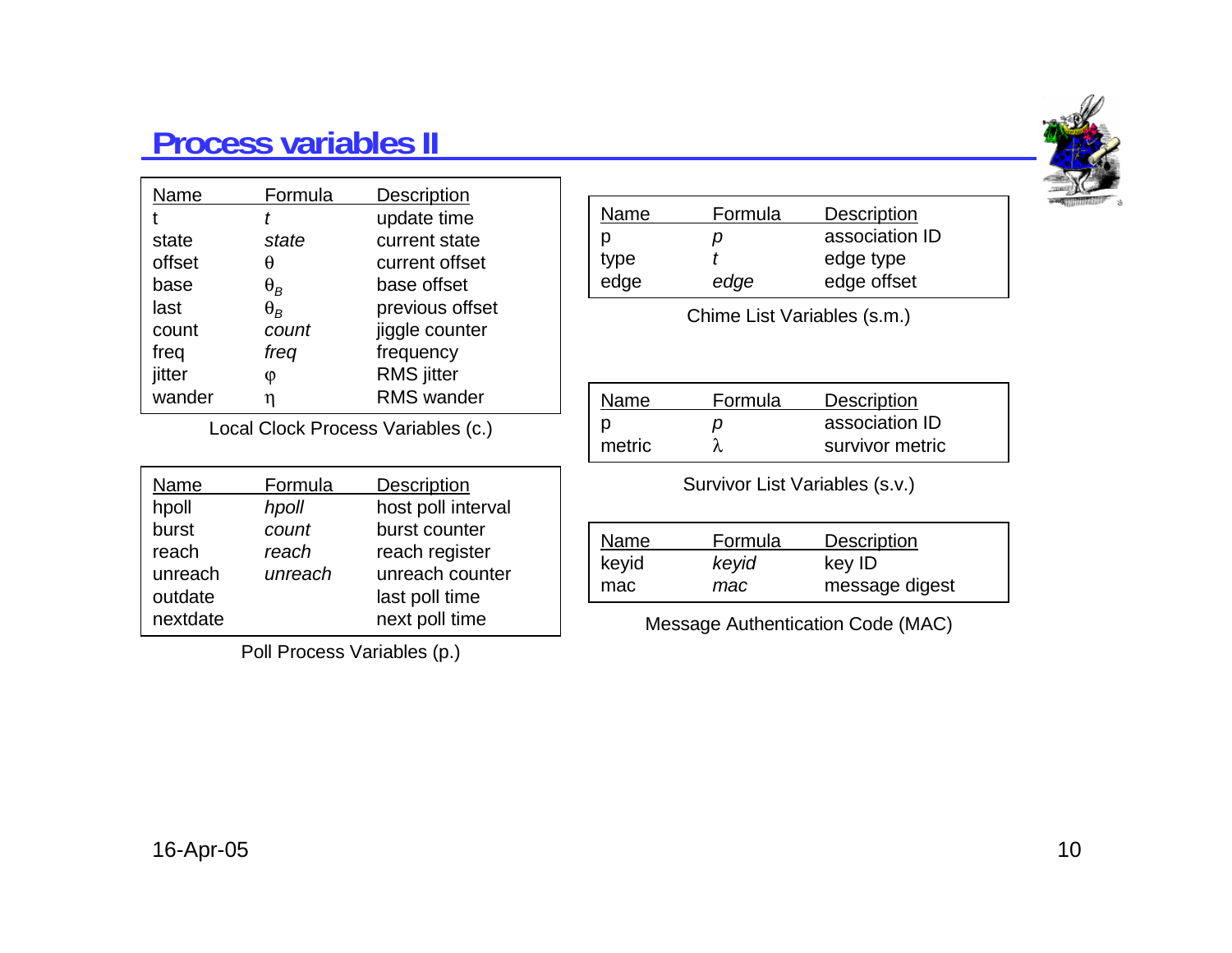#### **Parameters I**



| Name             | Value   | Description                       |
|------------------|---------|-----------------------------------|
| <b>VERSION</b>   | 4       | version number                    |
| <b>PRECISION</b> | $-18$   | precision (log2 s)                |
| <b>MINDISP</b>   | .01     | minimum dispersion (s)            |
| <b>MAXDISP</b>   | 16      | maximum dispersion (s)            |
| <b>MAXDIST</b>   | 1       | distance threshold (s)            |
| <b>MAXSTRAT</b>  | 16      | maximum stratum (infinity metric) |
| <b>MINPOLL</b>   | 4       | minimum poll interval (16 s)      |
| <b>MAXPOLL</b>   | 17      | maximum poll interval (36.4 h)    |
| PHI              | $15e-6$ | frequency tolerance (15 PPM)      |
| <b>NSTAGE</b>    | 8       | clock register stages             |
| <b>NMAX</b>      | 50      | maximum number of peers           |
| <b>NSANE</b>     | 1       | minimum intersection survivors    |
| <b>NMIN</b>      | 3       | minimum cluster survivors         |
| <b>SGATE</b>     | 3       | spike gate threshold              |
| <b>BDELAY</b>    |         | broadcast delay (s)               |

Peer Process Parameters

| M SACT<br>M PASV |    | symmetric active<br>symmetric passive |
|------------------|----|---------------------------------------|
| M CLNT           | 3  | client                                |
| M SERV           |    | server                                |
| M BCST           | b. | broadcast                             |
| M BCLN           |    | broadcast client (pseudo mode)        |

Mode Assignments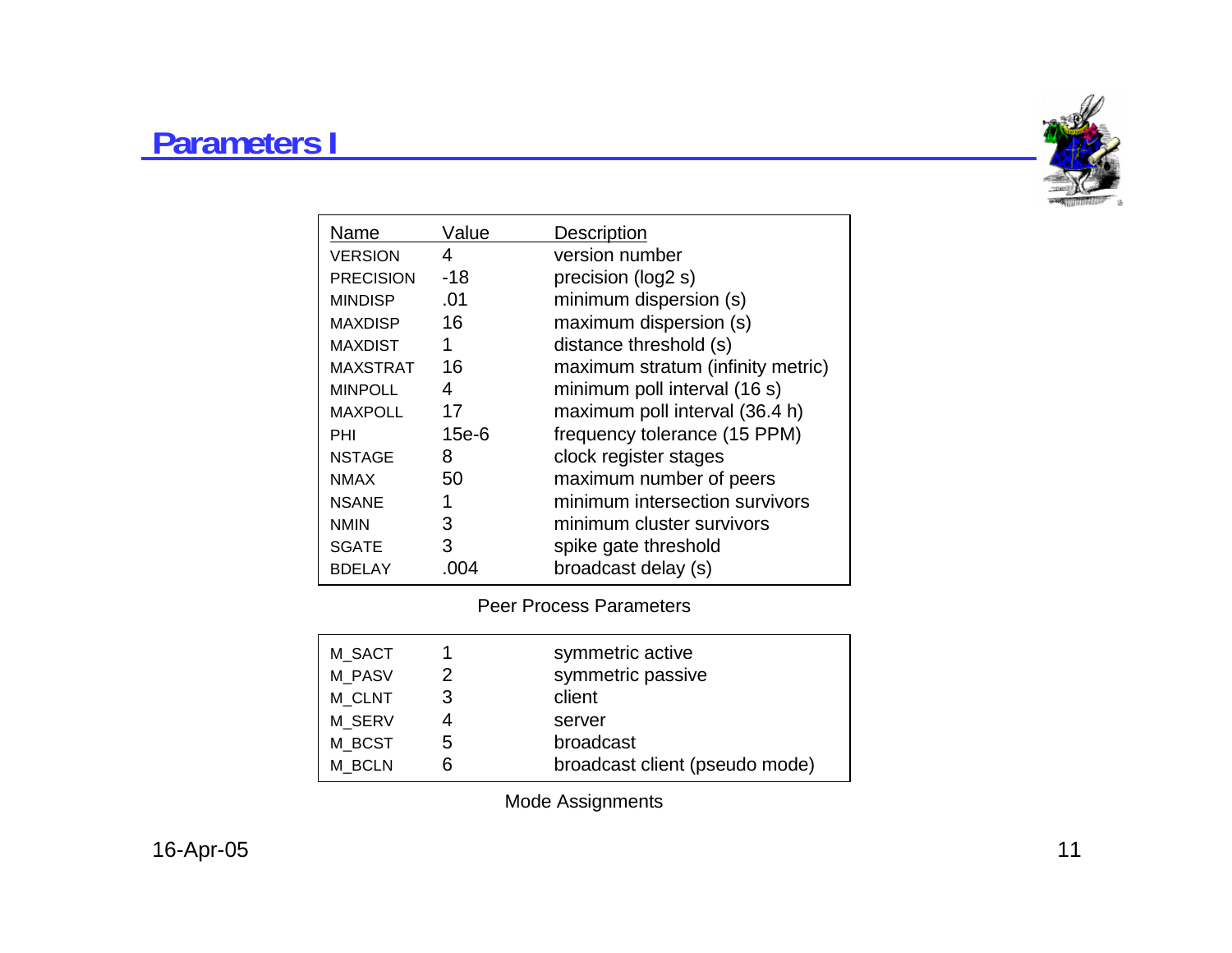#### **Parameters II**



| Name           | Value  | <b>Description</b>             |
|----------------|--------|--------------------------------|
| <b>STEPT</b>   | 0.128  | step threshold (s)             |
| <b>WATCH</b>   | 900    | stepout threshold (s)          |
| <b>PANICT</b>  | 1000   | panic threshold (s)            |
| PLL            | 65536  | PLL loop gain                  |
| FLL            | 18     | FLL loop gain                  |
| <b>AVG</b>     | 4      | parameter averaging constant   |
| <b>ALLAN</b>   | 1500   | compromise Allan intercept (s) |
| LIMIT          | 30     | poll-adjust threshold          |
| <b>MAXFREQ</b> | 500e-6 | frequency tolerance (500 PPM)  |
| <b>PGATE</b>   |        | poll-adjust gate               |

#### Local Clock Process Parameters

| Name           | Value | <b>Description</b>        |
|----------------|-------|---------------------------|
| <b>UNREACH</b> | 12    | unreach counter threshold |
| <b>BCOUNT</b>  |       | packets in a burst        |
| <b>BTIME</b>   |       | burst interval (s)        |

#### Poll Process Parameters

| Name     | Value | Description          |
|----------|-------|----------------------|
| A NONE   |       | not authenticated    |
| A OK     |       | authentiction OK     |
| A ERROR  | 2     | authentication error |
| A.CRYPTO | 3     | crypto_NAK received  |
| A.NKEY   |       | yhntrusted key       |

Authentication Code Assignments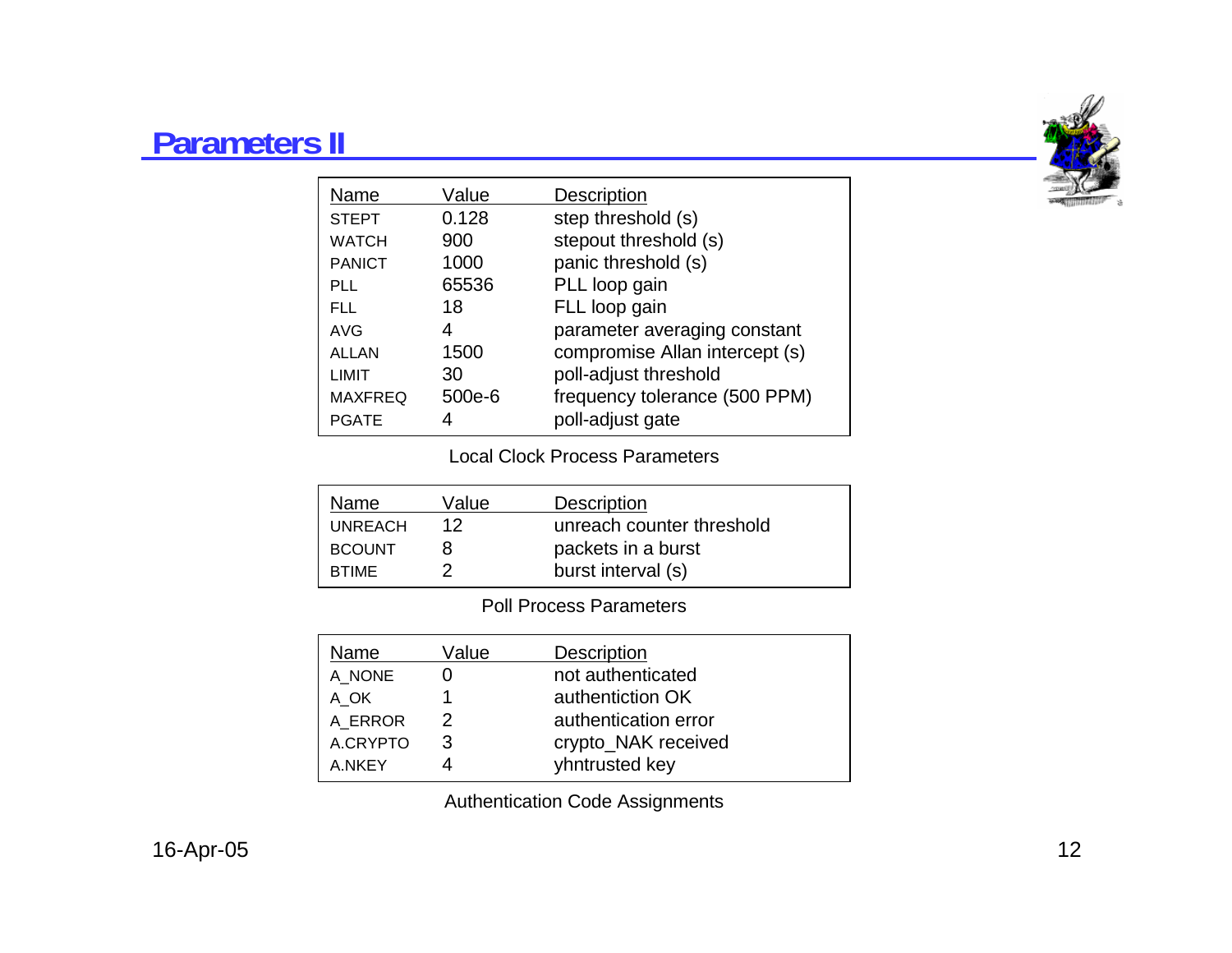#### **Procedure cross index I**



| receive packet<br>*main, md5, mobilize, packet, find_assoc, access, fast_xmit<br>receive |  |
|------------------------------------------------------------------------------------------|--|
|                                                                                          |  |
| process packet<br>*receive, clock_filter<br>packet                                       |  |
| clock filter<br>clock_filter<br>*packet, *poll                                           |  |
| <b>Peer Process Routines</b>                                                             |  |
| Name<br><b>Related Routines</b><br><b>Description</b>                                    |  |
| main<br>*system, mobilize, recv_packet, receive<br>main program                          |  |
| clock_select_clock select<br>*clock_filter, fit, clock_update                            |  |
| clock_update clock update<br>*clock_select, clock_combine, local_clock                   |  |
| clock_combine clock combine<br>*clock_update, root_distance                              |  |
| *fit, *clock_select, *clock_combine<br>root distance<br>root dist                        |  |
| fit to synchronize<br>*clock_select, *poll, root_dist<br>fit                             |  |

System Process Routines

| Name     | <b>Description</b>           | <b>Related Routines</b>                         |
|----------|------------------------------|-------------------------------------------------|
|          | local_clock clock discipline | *clock_update, rstclock, step_time, adjust_time |
| rstclock | state transition             | *local clock                                    |

Local Clock Process Routines

| Name | <b>Description</b>        | <b>Related Routines</b> |
|------|---------------------------|-------------------------|
|      | clock_adjust clock_adjust | *kernel, poll           |

Clock Adjust Process Routines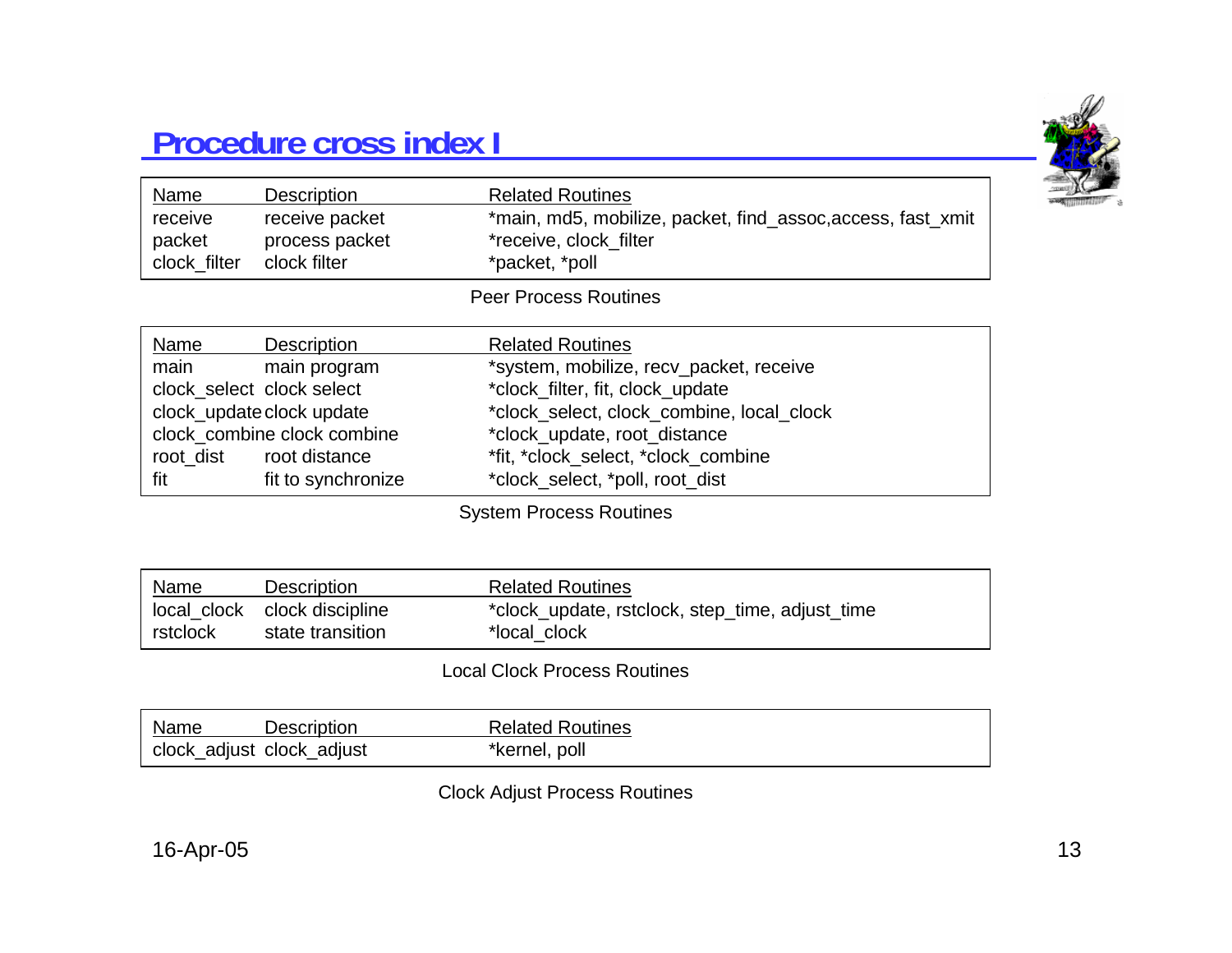#### **Procedure cross index II**



| name                    | description   | related routines                                     |
|-------------------------|---------------|------------------------------------------------------|
| poll                    | poll          | *clock_adjust, clock_filtert, peer_xmit, poll_update |
| poll_update poll update |               | *packet, *poll                                       |
| peer_xmit               | peer transmit | *poll, md5                                           |
| fast xmit               | fast transmit | *receive, md5                                        |

#### Poll Process Routines

| Name            | Description          | <b>Related Routines</b>                    |
|-----------------|----------------------|--------------------------------------------|
| md <sub>5</sub> | message digest       | *receive, *peer_xmit, *fast_xmit           |
| find_assoc      | find association     | *receive                                   |
| mobilize        | mobilize association | *main, *receive                            |
| clear           | clear association    | *receive, *clock_update, *poll, *peer_xmit |
| access          | access mask          | *receive                                   |
|                 |                      |                                            |

#### Utility Routines

| name                    | description                | related routines            |
|-------------------------|----------------------------|-----------------------------|
|                         | recv_packet_receive_packet | *main                       |
|                         | xmit_packet_send packet    | peer xmit, fast xmit        |
| get_time                | get time                   | *main, peer_xmit, fast_xmit |
| step_time               | step time                  | *local clock                |
| adjust_time adjust time |                            | *local clock                |

Kernel Interface Routines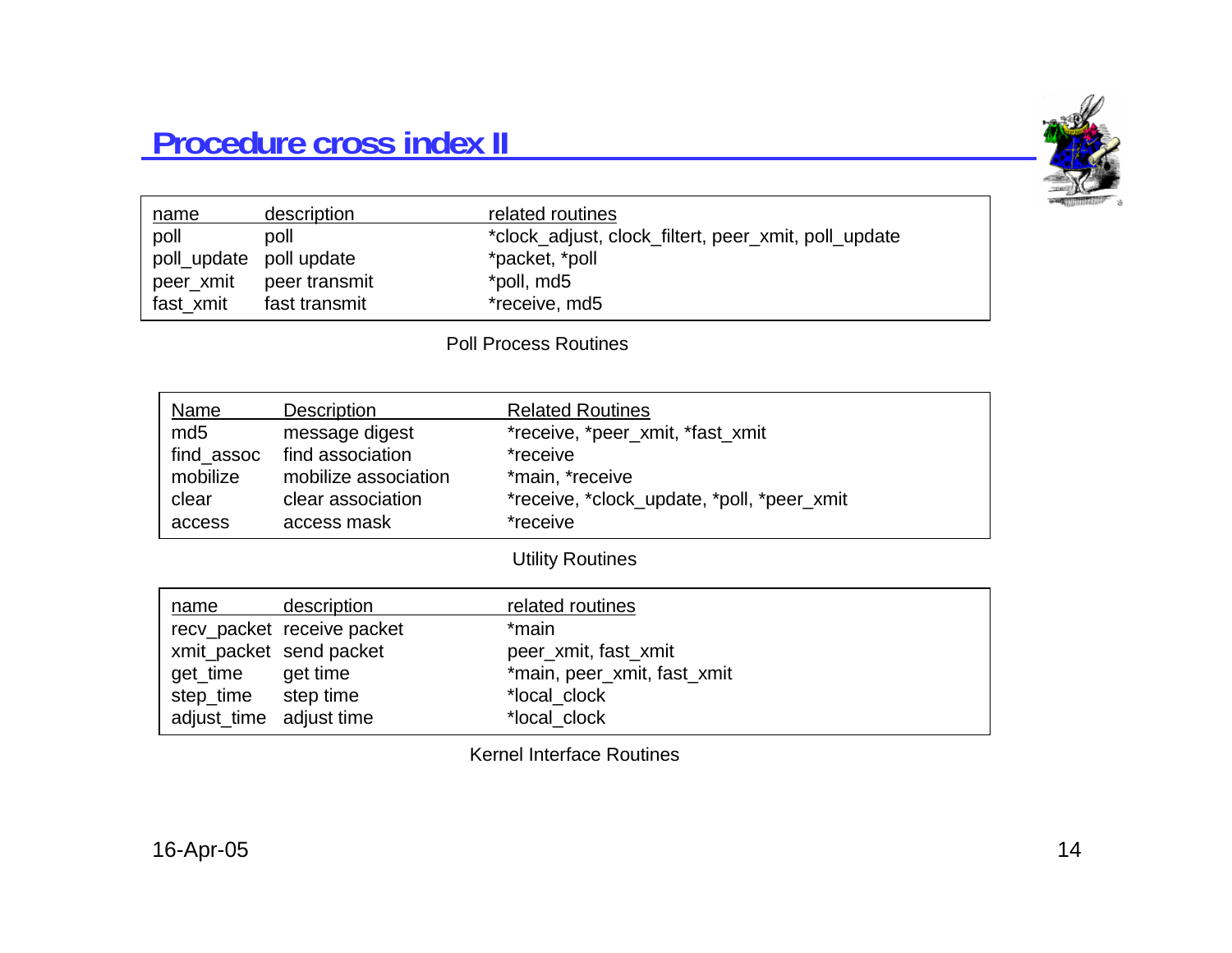### **Packet sanity tests (reference implementation only)**



| Test           | Comment                        | Code         | Condition                                                                                                         | Routine |
|----------------|--------------------------------|--------------|-------------------------------------------------------------------------------------------------------------------|---------|
|                | <b>Packet Flashers</b>         |              |                                                                                                                   |         |
| drop           | implementation error           | none         | $T_3$ = 0 or (T <sub>1</sub> = 0 and T <sub>2</sub> $\neq$ 0) or (T <sub>1</sub> $\neq$ 0 and T <sub>2</sub> = 0) | receive |
| 1              | duplicate packet               | pkt_dupe     | $T_3 = xmt$                                                                                                       | receive |
| $\overline{2}$ | bogus packet                   | pkt_bogus    | $T_1 \neq \text{org}$                                                                                             | receive |
| 3              | invalid timestamp              | pkt_proto    | mode $\neq$ BCST and $T_1$ = 0 and $T_2$ = 0                                                                      | receive |
| $\overline{4}$ | access denied                  | pkt_denied   | access restricted, untrusted key, etc.                                                                            | receive |
| 5              | authentication error           | pkt_auth     | MD5 message hash fails to match message digest                                                                    | receive |
| 6              | peer not synchronized          | pkt_unsync   | leap = 11 or stratum >= MAXSTRAT or $T_3$ < reftime                                                               | packet  |
| $\overline{7}$ | invalid distance               | pkt_dist     | $\Delta_R$ < 0 or $E_R$ < 0 or $\Delta_R$ / 2 + $E_R$ > MAXDISP                                                   | packet  |
| 8              | autokey keystream error        | pkt_autokey  | MD5 autokey hash fails to match previous key ID                                                                   | receive |
| 9              | autokey protocol error         | pkt_crypto   | key mismatch, certificate expired, etc.                                                                           | receive |
|                | <b>Peer Flashers</b>           |              |                                                                                                                   |         |
| 10             | peer stratum exceeded          | peer_stratum | stratum > sys_stratum in non-symmetric mode                                                                       | accept  |
| 11             | peer distance exceeded         | peer_dist    | distance greater than MAXDIST                                                                                     | accept  |
| 12             | peer synchronization loop      | peer_loop    | peer is synchronized to this host                                                                                 | accept  |
| 13             | peer unfit for synchronization | peer_unfit   | unreachable, unsynchronized, noselect                                                                             | accept  |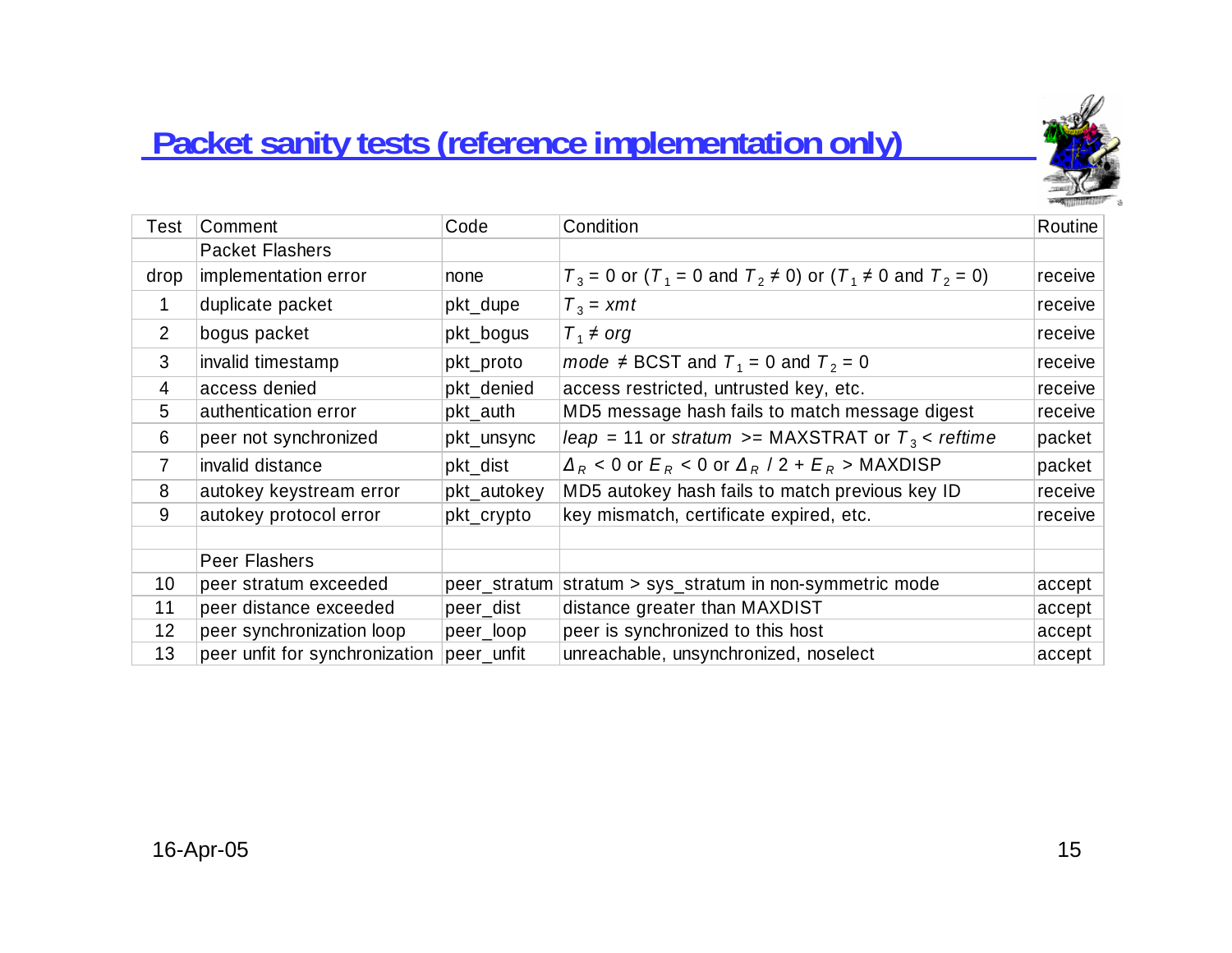## **Flow Diagrams**

- 1. Main Program
- 2. Peer Process
- 3. System Process
- 4. Clock Discipline Process
- 5. Clock Adjust Process
- 6. Poll Process



Sir John Tenniel; *Alice's Adventures in Wonderland,*Lewis Carroll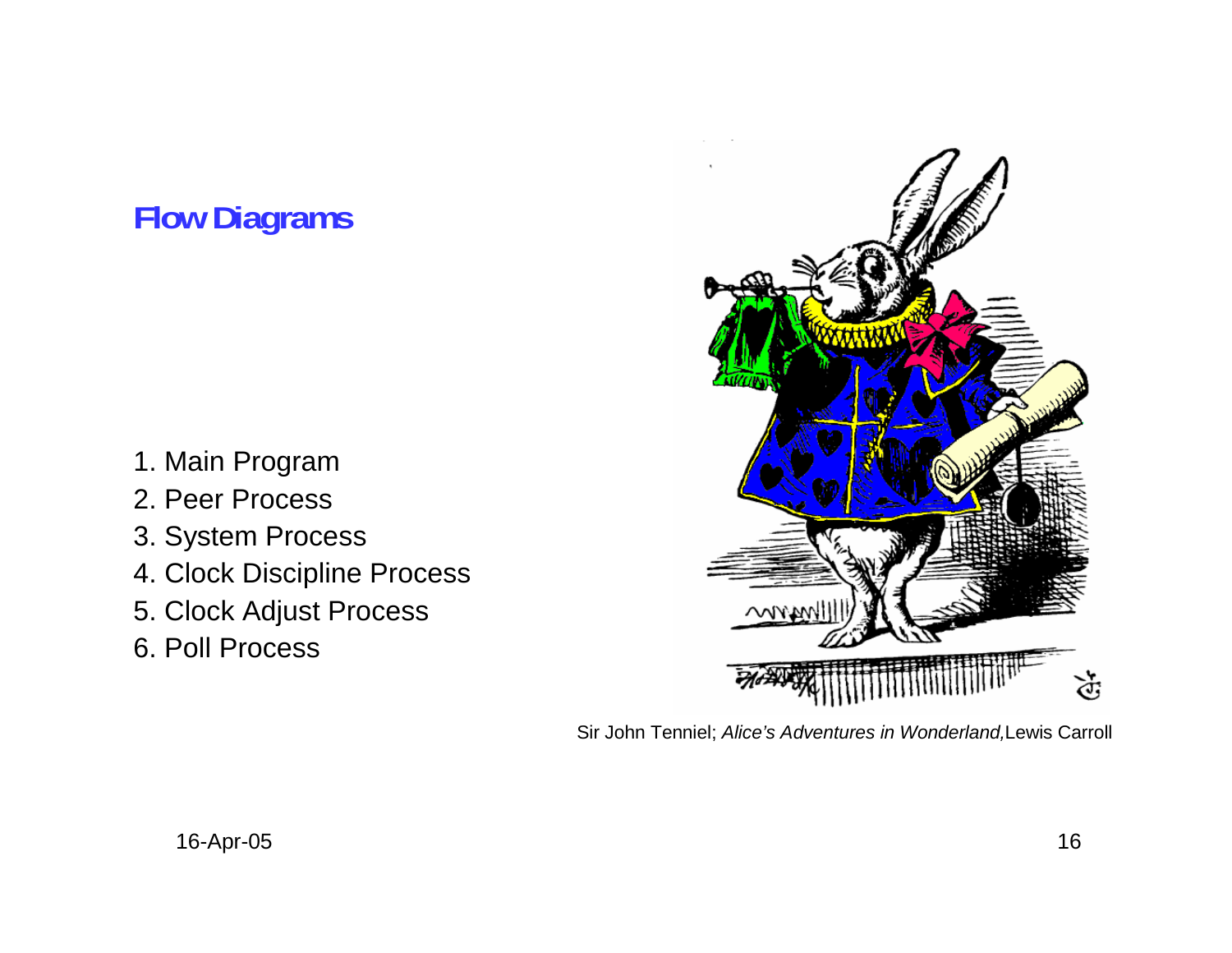### **Control flow**



- o The main program waits for a packet arrival, then control flows by each of the procedures connected by solid arrows.
	- • A client request requires no persistent association; the server response is handled directly by fast\_xmit.
	- • The packet procedure calls poll\_update since it updates the packet poll variable.
- oThe main program waits for one second, then calls clock\_adjust.
- o At the poll timeout, control flows by each of the procedures connected by solid arrows.
	- •The peer xmit procedure calls clock filter when the server has not been heard for three poll intervals. It calls clear on timeout for ephemeral associaitons.
- o The dotted arrows show which procdures are called by each procedure with control returning to the calling procedure.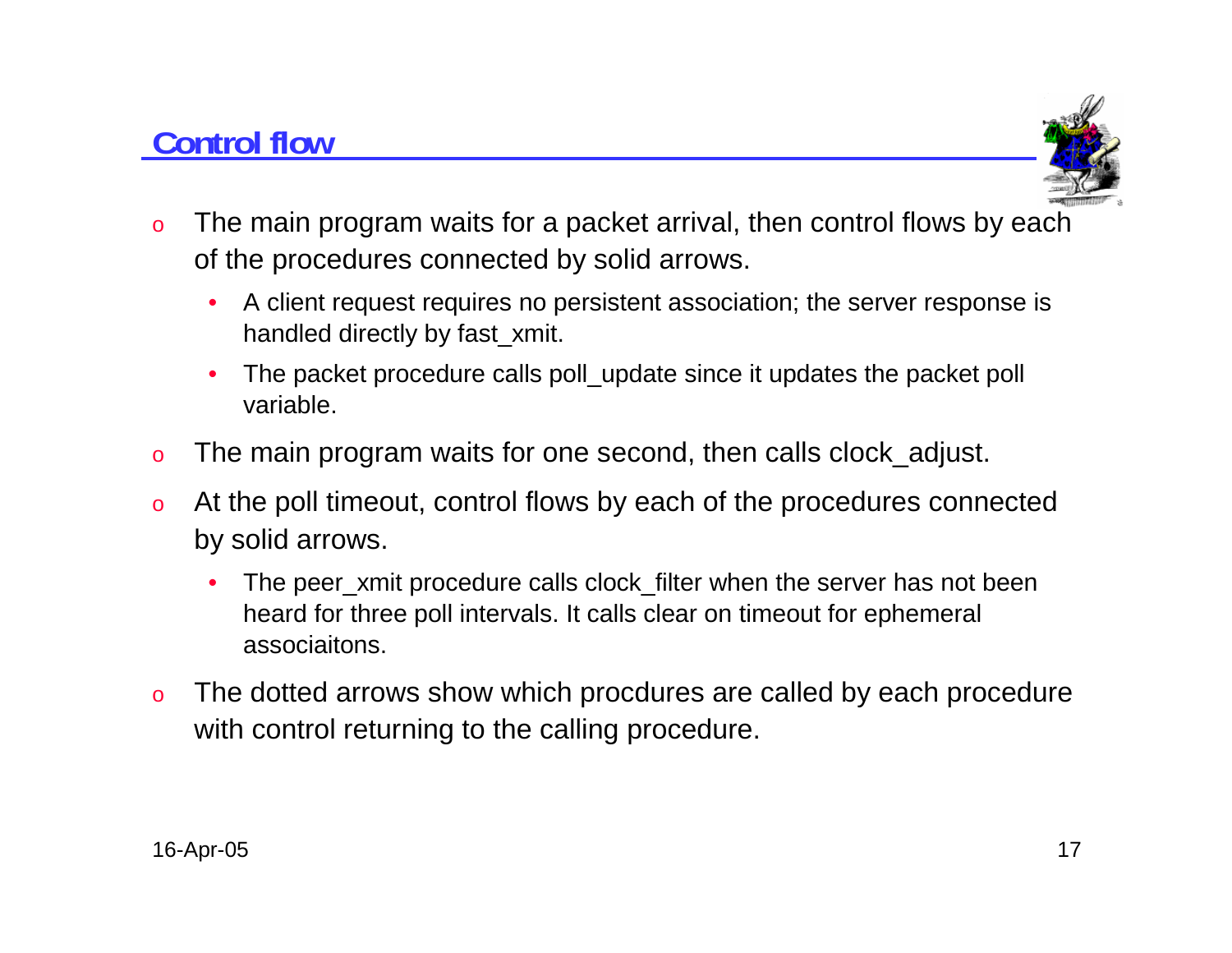#### **Procedure flow**

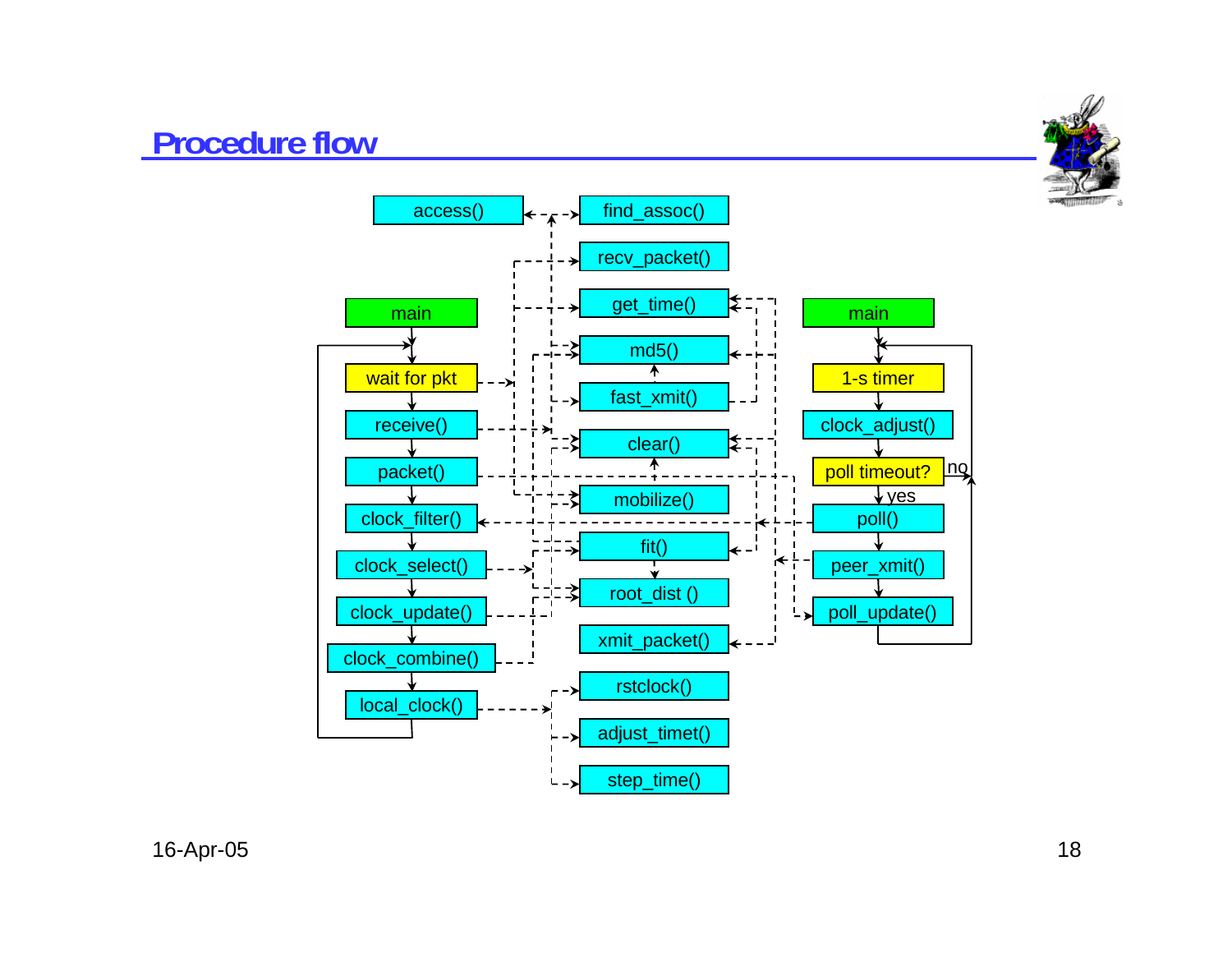#### **Main program**





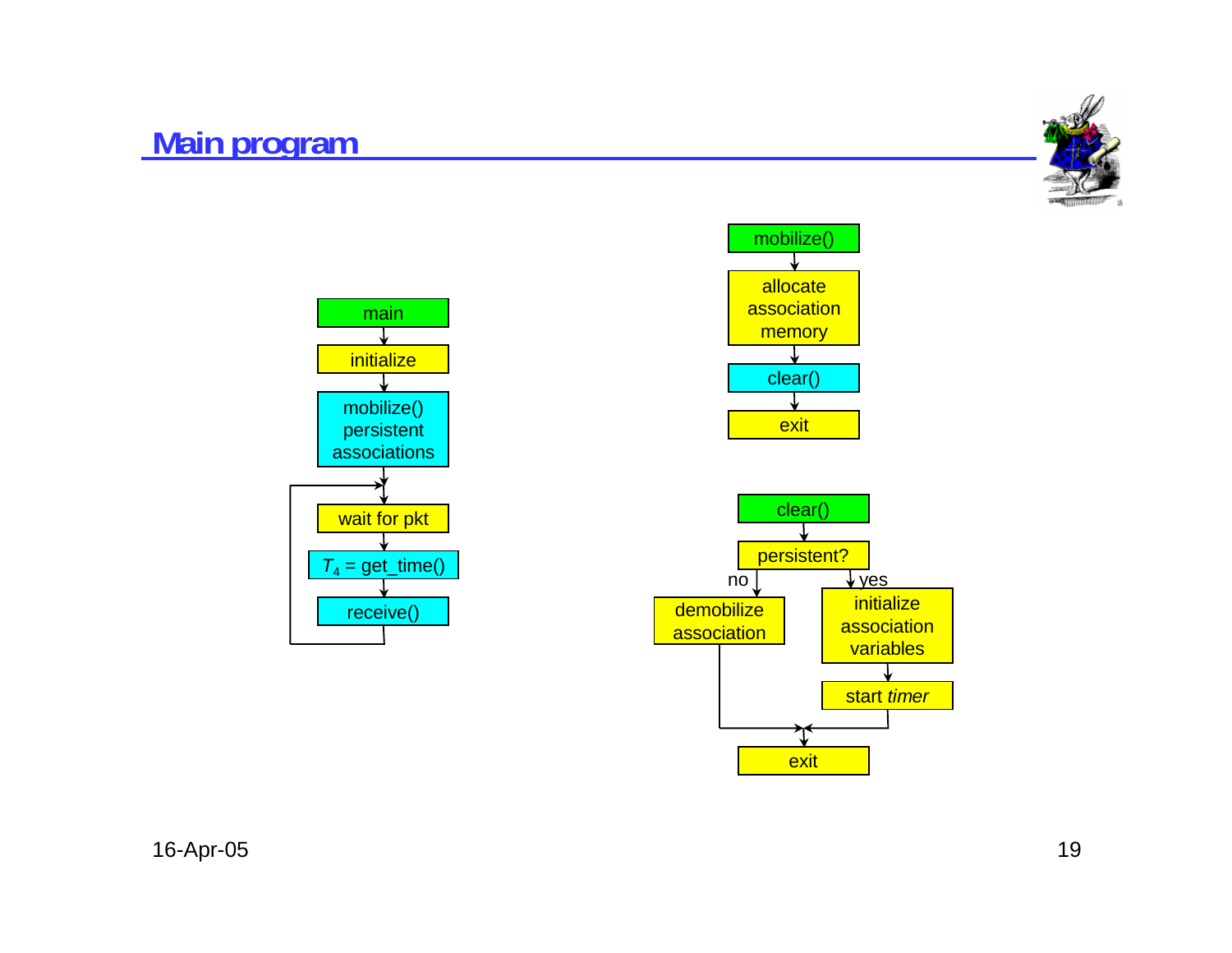#### **Peer process**



- o receive procedure
	- $\bullet$ Verify integrity, authenticity and consistency of packet data.
	- $\bullet$ Match packet to persistent association (client) or reply directly (server).
- o packet procedure
	- •Compute clock offset, roundtrip delay and dispersion.
	- •Copy packet header data to peer state variables
- o clock\_filter procedure
	- •Select the best from among the past eight samples.
	- •Calculate filter dispersion, jitter and related values.
	- •Implement popcorn spike suppressor.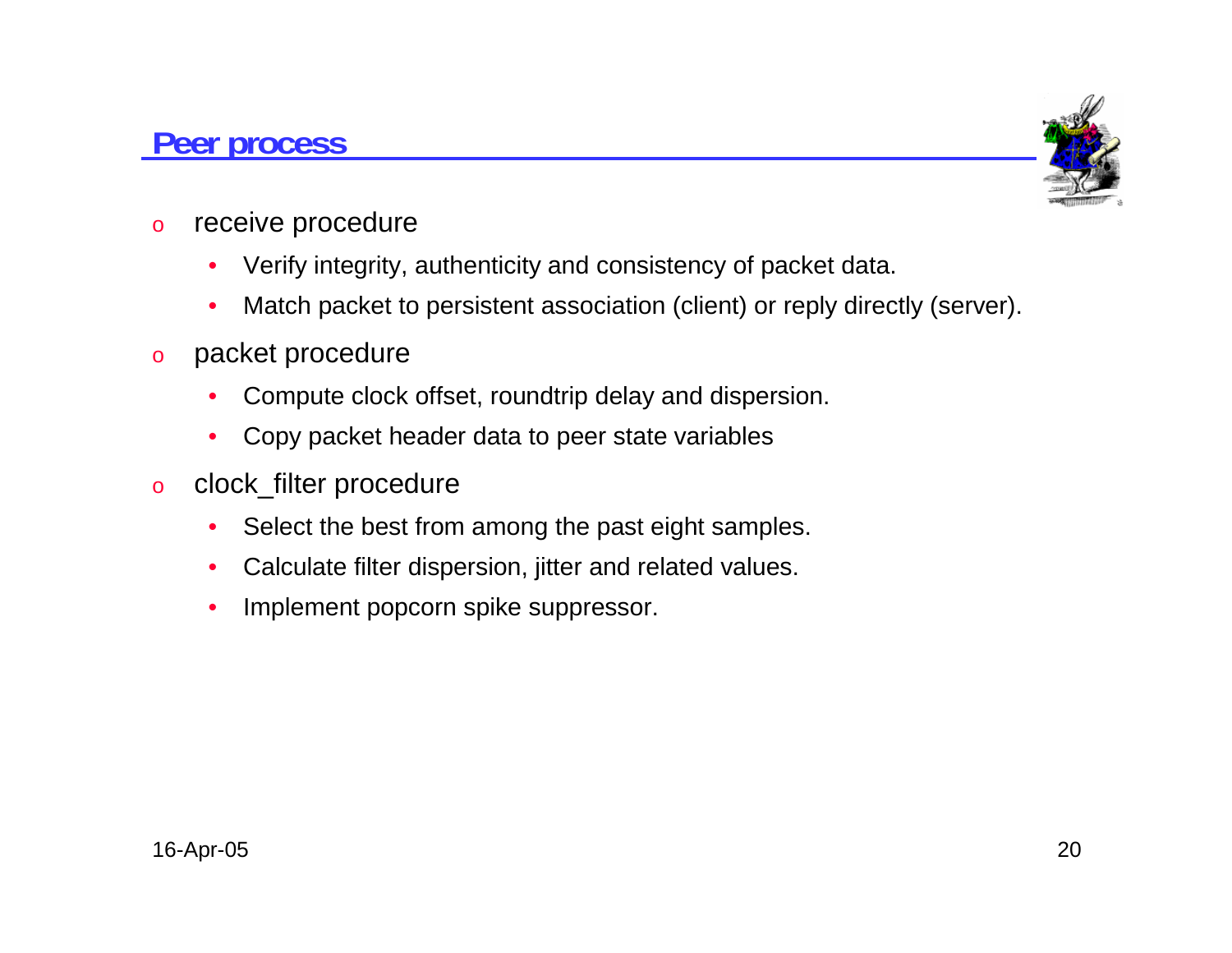#### **Peer process: receive() procedure I**



ERROR

clear()



| ror            |               | exit           |               | exit          |              |  |  |  |
|----------------|---------------|----------------|---------------|---------------|--------------|--|--|--|
| Packet Mode    |               |                |               |               |              |  |  |  |
| Mode           | <b>ACTIVE</b> | <b>PASSIVE</b> | <b>CLIENT</b> | <b>SERVER</b> | <b>BCAST</b> |  |  |  |
| NO_PEER        | <b>NEWPS</b>  |                | <b>FXMIT</b>  |               | <b>NEWBC</b> |  |  |  |
| <b>ACTIVE</b>  | <b>PROC</b>   | <b>PROC</b>    |               |               |              |  |  |  |
| <b>PASSIVE</b> | <b>PROC</b>   | <b>ERROR</b>   |               |               |              |  |  |  |
| <b>CLIENT</b>  |               |                |               | <b>PROC</b>   |              |  |  |  |
| <b>SERVER</b>  |               |                |               |               |              |  |  |  |
| <b>BCAST</b>   |               |                |               |               |              |  |  |  |
| <b>BCLIENT</b> |               |                |               |               | <b>PROC</b>  |  |  |  |

FXMIT

fast\_xmit()

The default (empty box) behavior is to discard the packet.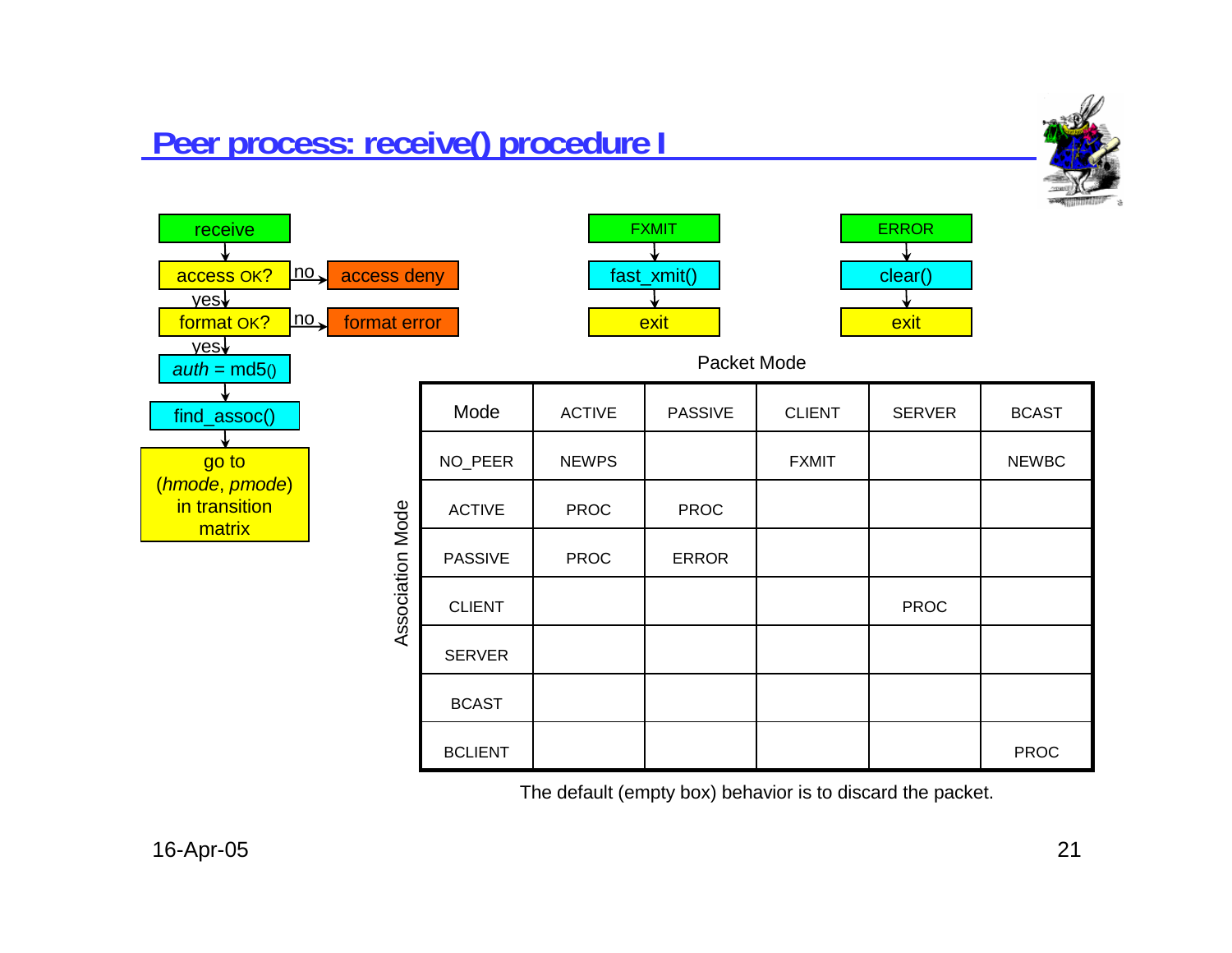

#### 16-Apr-05 22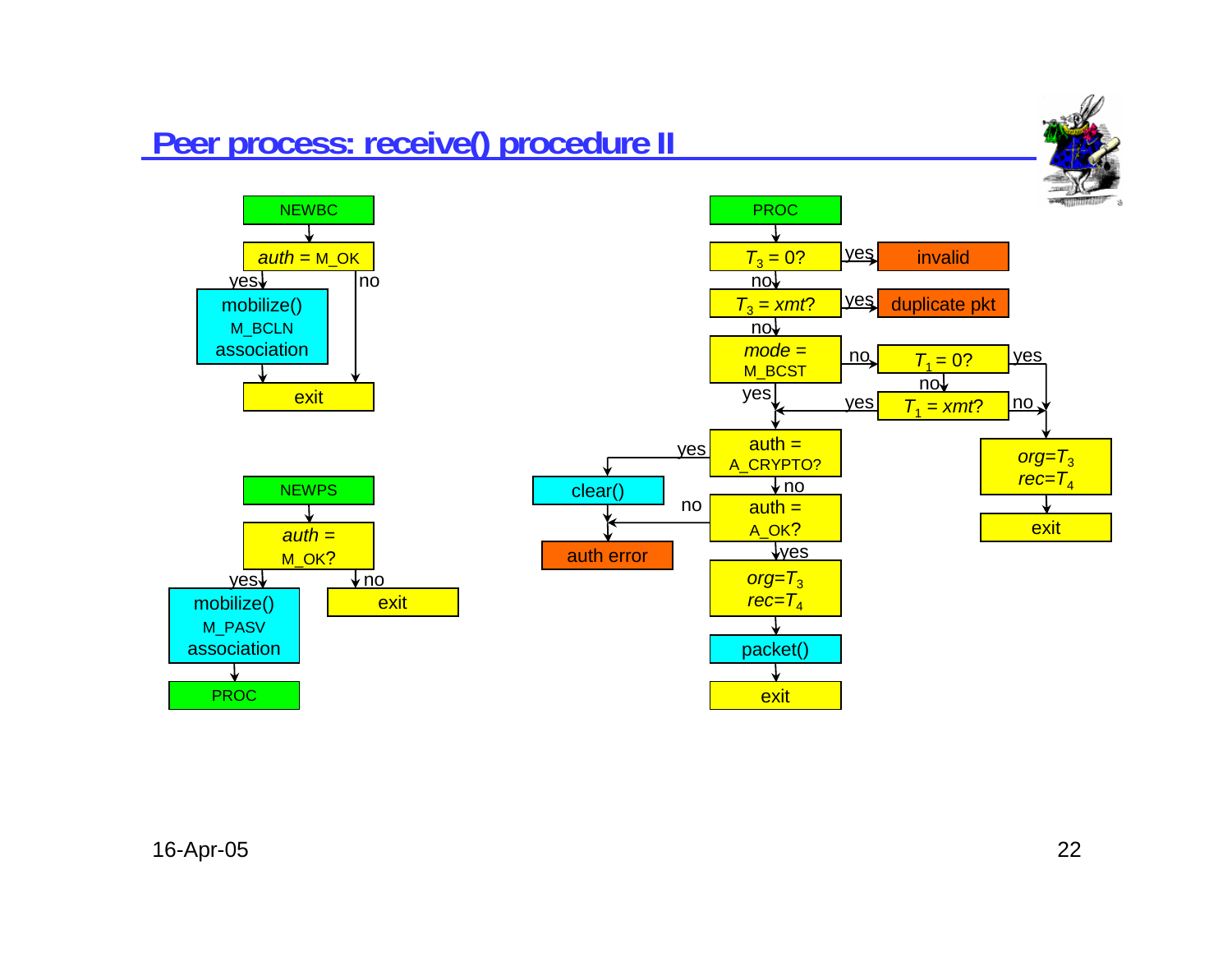

#### **Peer process: packet() procedure**



| Peer      | Packet    |
|-----------|-----------|
| Variables | Variables |
| leap      | leap      |
| mode      | mode      |
| stratum   | stratum   |
| poll      | ppoll     |
|           |           |
| E         | E         |
| refid     | refid     |
| reftime   | reftime   |

#### |= 1 \*Copy Header

| Variable | Process   | <b>Description</b>    |
|----------|-----------|-----------------------|
| $T_{1}$  | packet    | origin timestamp      |
| $T_{2}$  | packet    | receive timestamp     |
| $T_3$    | packet    | transmit timestamp    |
| $T_4$    | packet    | destination timestamp |
| θ        | peer      | offset                |
| $\delta$ | peer      | delay                 |
| ε        | poll      | dispersion            |
| $r.\rho$ | packet    | peer poll interval    |
| $p.\rho$ | peer      | host poll interval    |
| reach    | poll      | reach register        |
| PHI      | parameter | frequency tolerance   |

packet() Procedure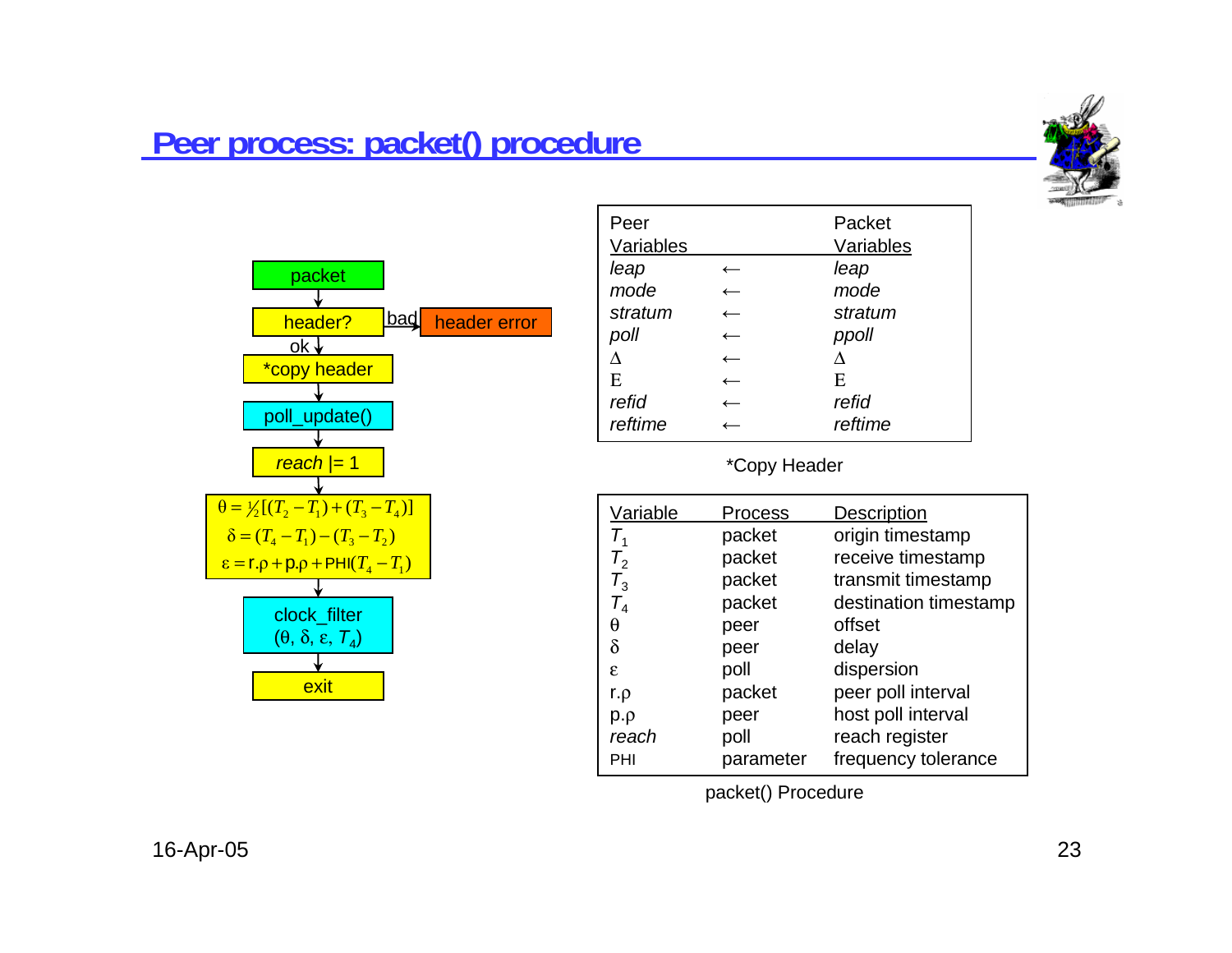#### **peer process: clock\_filter() procedure**





| Variable     | <b>Process</b> | Description              |
|--------------|----------------|--------------------------|
| θ            | peer           | clock offset             |
| $\delta$     | peer           | roundtrip delay          |
| £.           | peer           | filter dispersion        |
| φ            | peer           | filter jitter            |
| t            | peer           | last update time         |
| n            | peer           | number of filter samples |
| (x, y, z, w) |                | from packet procedure    |
| tmp          |                | temporary                |
| burst        | poll           | burst counter            |
| τ            | local clock    | poll interval            |

clock\_filter() Procedure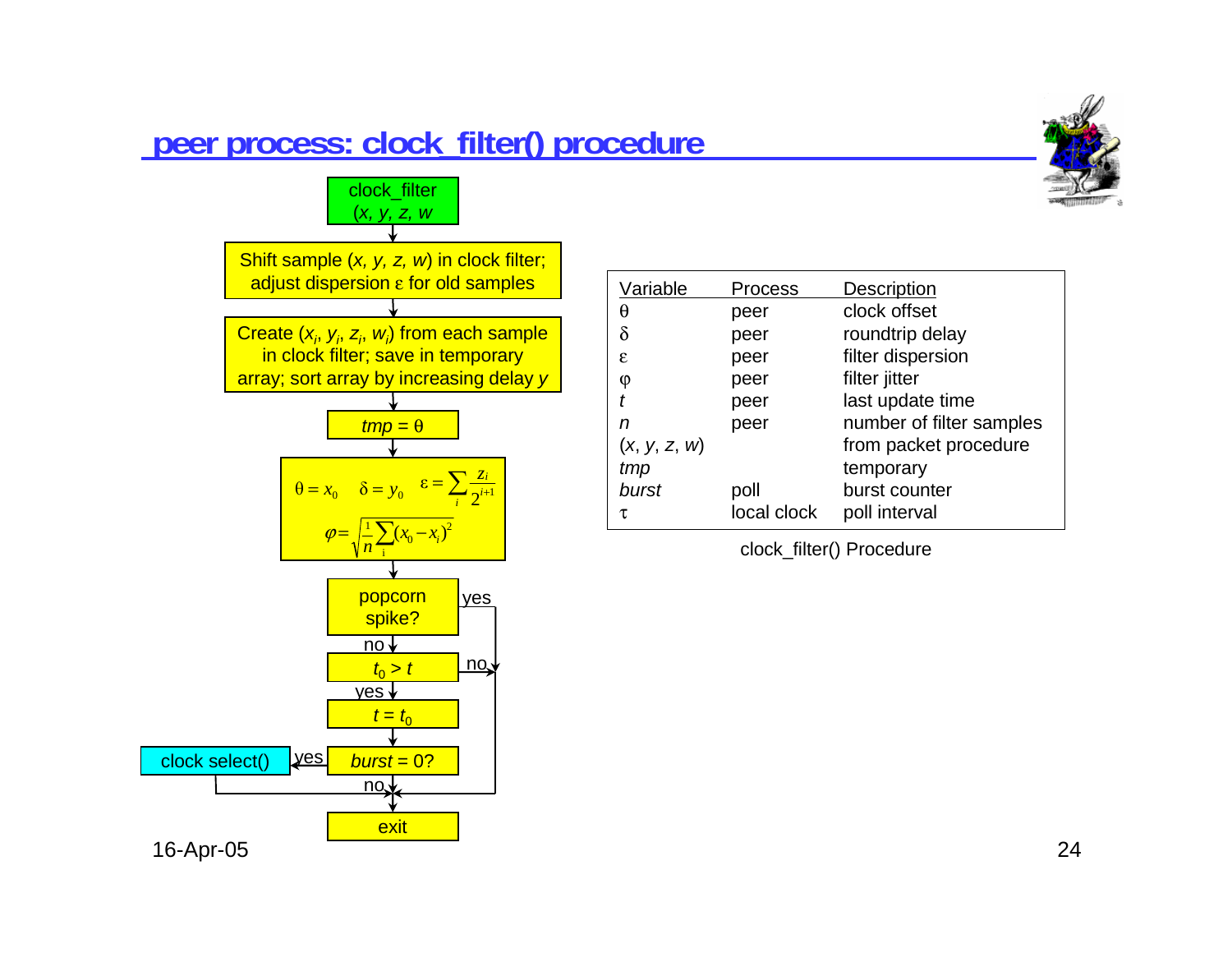#### **System process**



- o clock\_select procedure
	- $\bullet$ select algorithm: classify available servers as truechimers or falsetickers.
	- • cluster algorithm: find and discard outlyers until no more than three survivors remain.
- o clock\_update procedure
	- $\bullet$ call clock\_combine procedure to combine weighted server offsets.
	- $\bullet$ Call local\_clock procedure to discipline the system clock.
	- $\bullet$ Update system variables
- o rootdist function
	- $\bullet$ Return synchronization distance to the primary reference source.
- o fit function
	- •• Return TRUE if selected server is acceptable and root distance less than 1s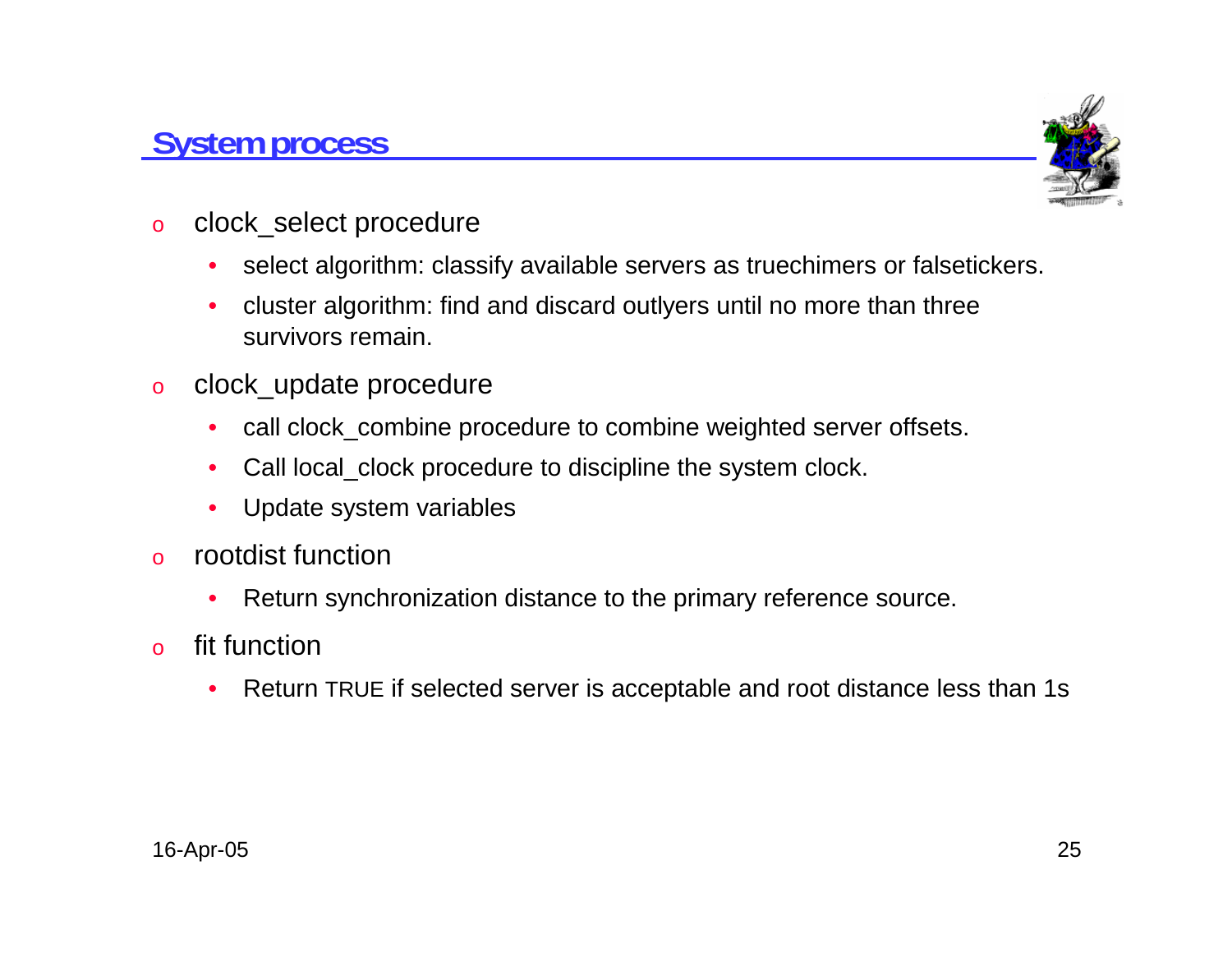## **System process: clock\_select() procedure**





clock\_select() Procedure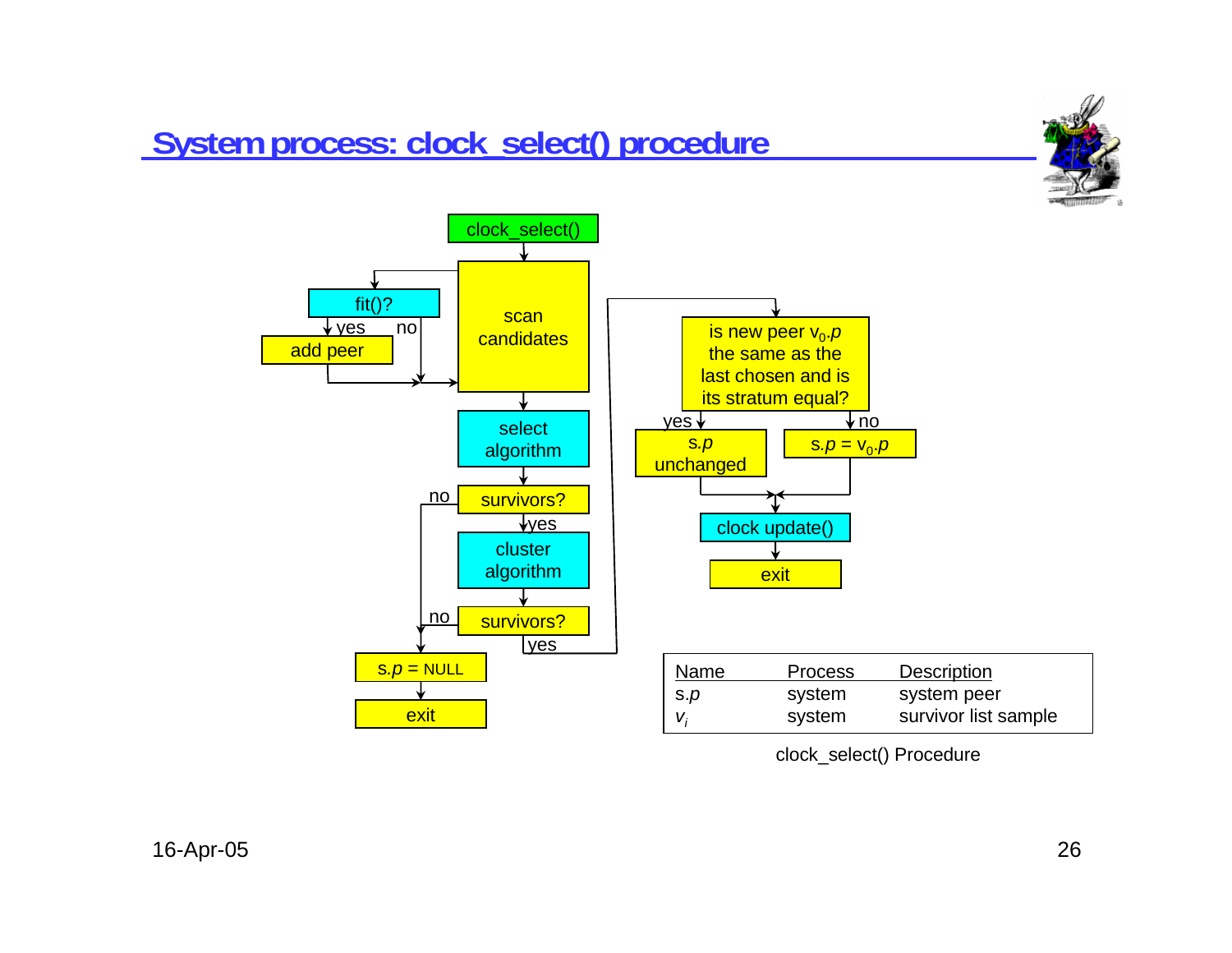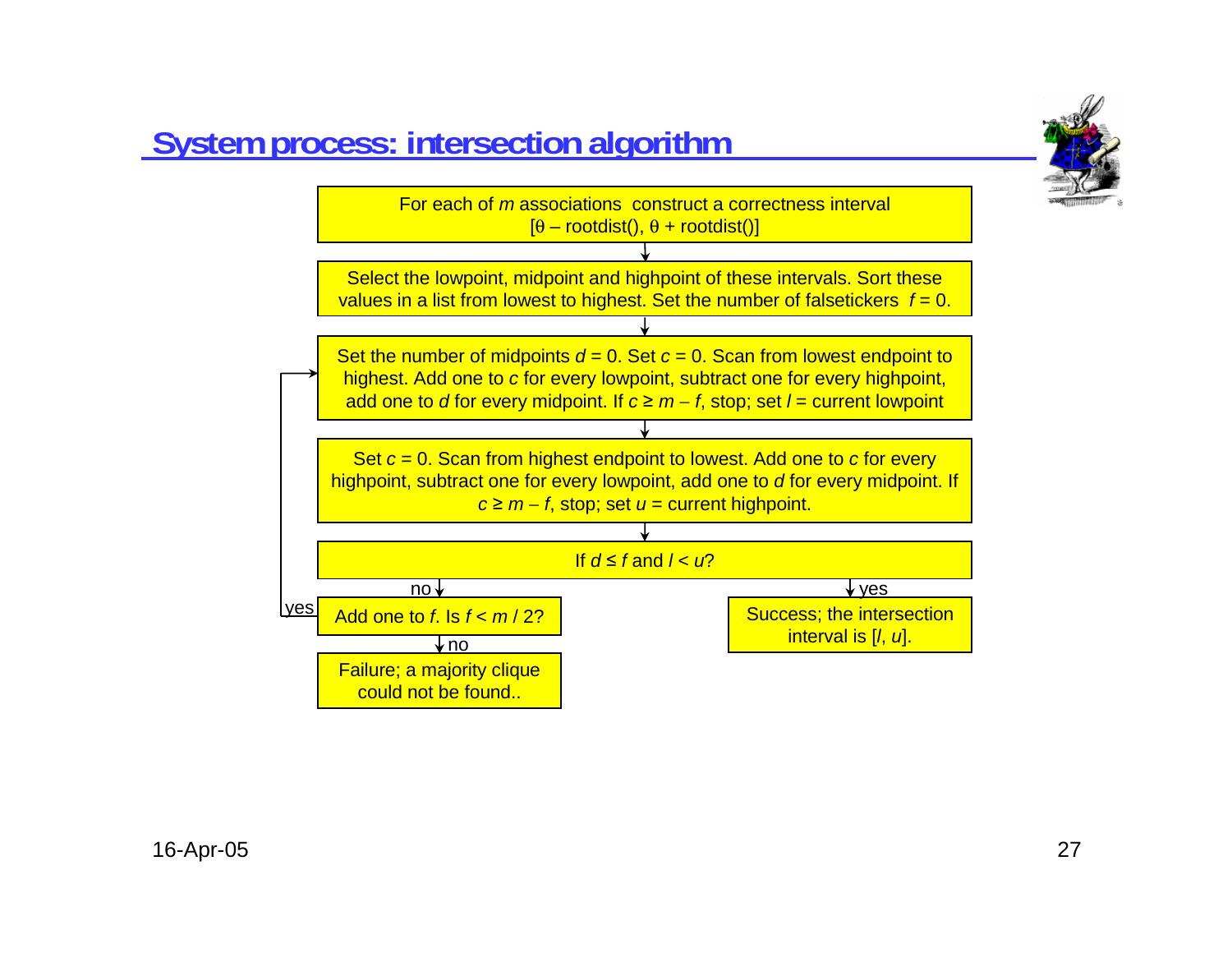

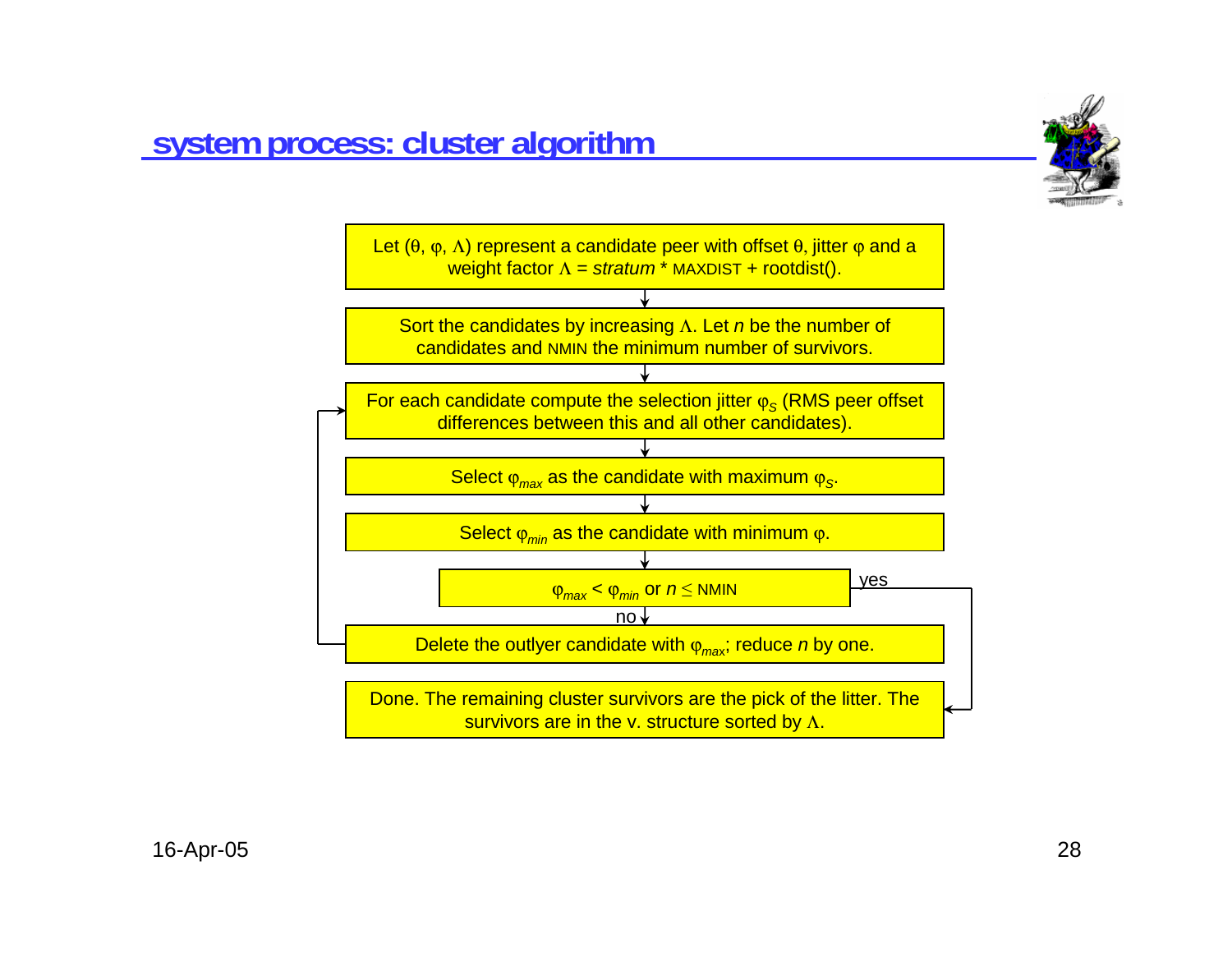

Ε

 $\begin{array}{ccc} \hline \text{clock\_update } \text{ Procedure} \end{array}$   $\begin{array}{ccc} \hline \text{E} & \leftarrow & \text{E + \varepsilon + \text{PHI} \mu + \varphi + \left| \theta \right| \end{array}$ 

\*Update System Variables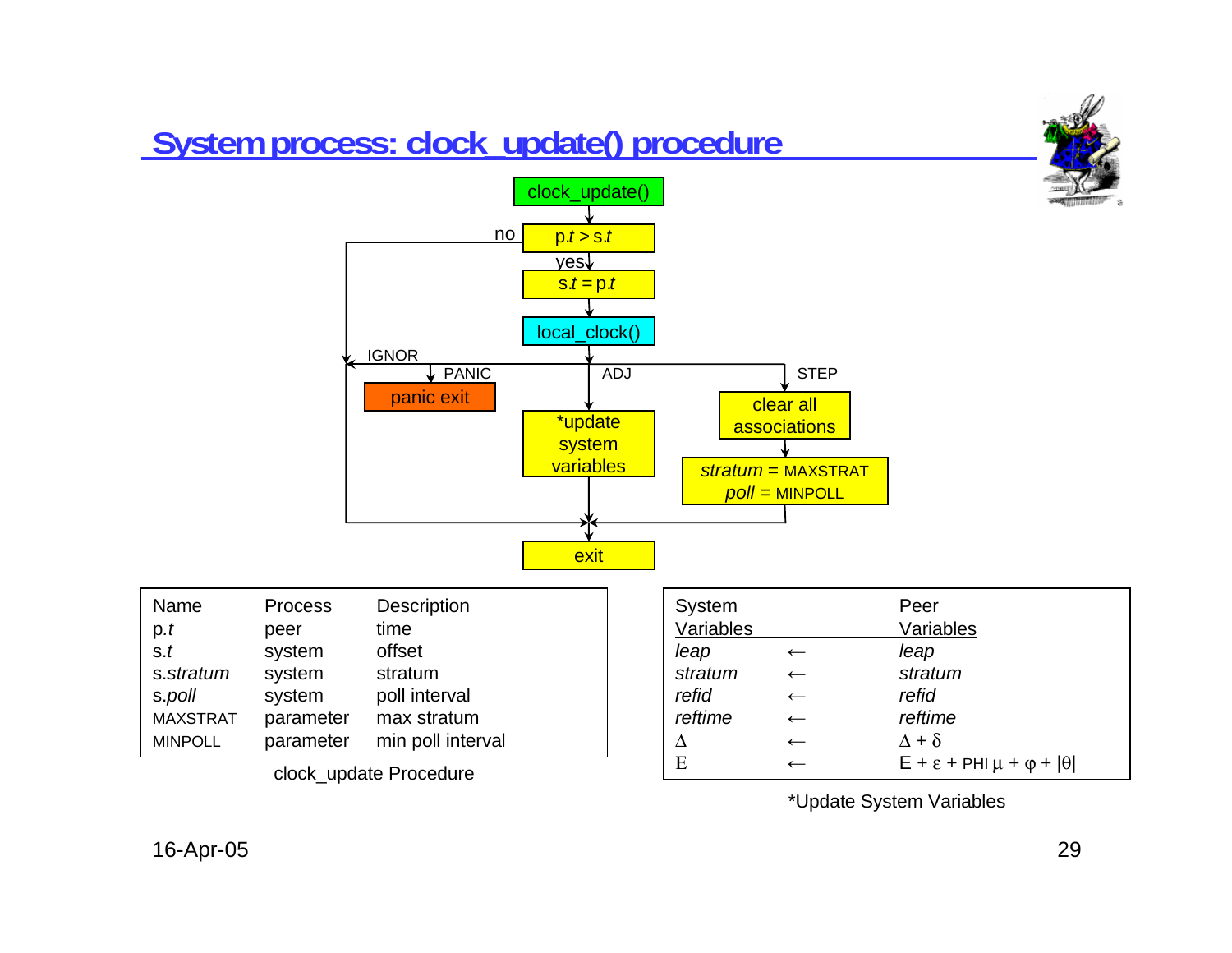#### **system process: clock\_combine() procedure**



| Variable                   | <b>Process</b> | <b>Description</b>                  |
|----------------------------|----------------|-------------------------------------|
| Θ                          | system         | combined clock offset               |
| r                          | system         | combined jitter                     |
| $\bm{\theta}_{\mathbf{0}}$ |                | survivor list first survivor offset |
| θ                          |                | survivor list th survivor offset    |
| X, Y, Z, W                 |                | temporaries                         |

combine() Procedure

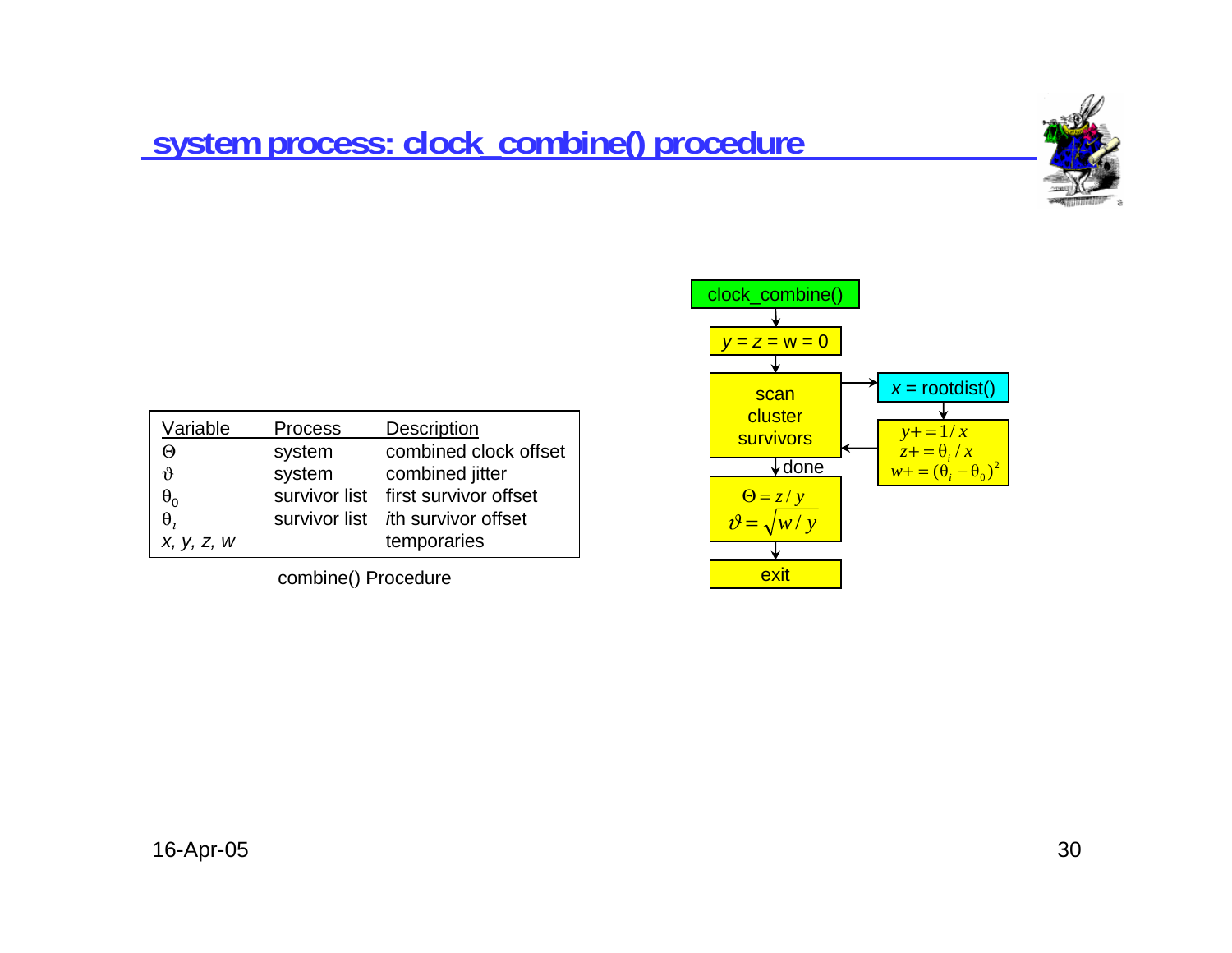## **System process: fit() and root\_dist() functions**





| Variable | <b>Process</b> | Description          |
|----------|----------------|----------------------|
| leap     | peer           | leap indicator       |
| stratum  | peer           | stratum              |
| refid    | peer           | reference ID         |
| addr     | system         | hashed local IP addr |
| reach    | poll           | reach shift register |

| Variable | Process   | Description            |
|----------|-----------|------------------------|
|          | peer      | root delay             |
|          | peer      | delay                  |
| E        | peer      | root dispersion        |
| ε        | peer      | dispersion             |
| μ        | peer      | time since last update |
| Φ        | peer      | jitter                 |
| PHI      | parameter | frequency tolerance    |

fit() function rootdist() Function

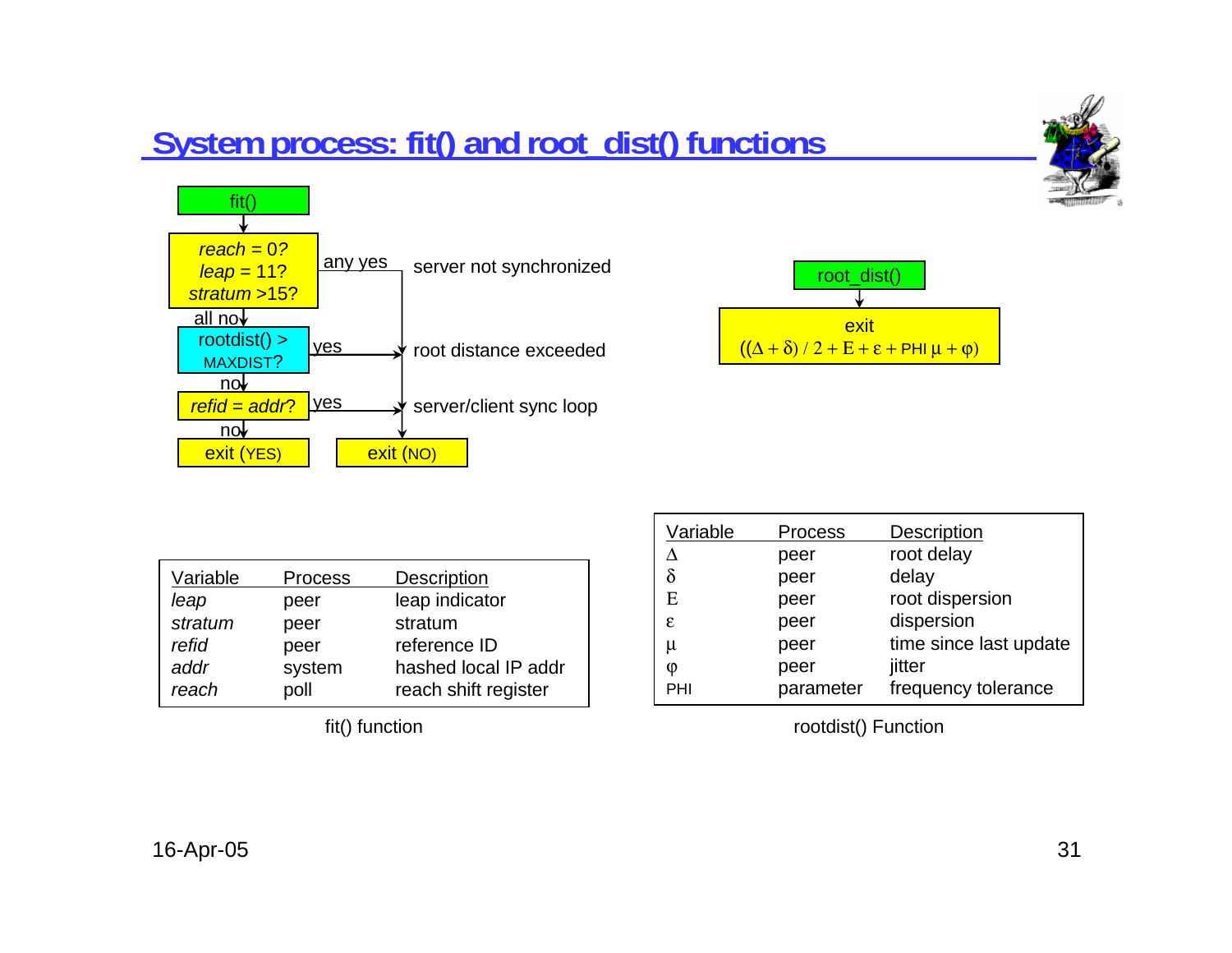

- o local\_clock() function
	- • Discipline system clock using adaptiver-parameter, phase/frequency-lock loop.
- o rstclock procedure
	- •Transition to new state and initialize variables.
- o adjust\_freq segment
	- •Adjust oscillator frequency using PLL/FLL feedback loop.
- o step\_freq segment
	- $\bullet$ Step oscillator frequency when first starting and no previous information.
- o tc segment
	- •Adjust time constant as a function of prevailing jitter and oscillator stability.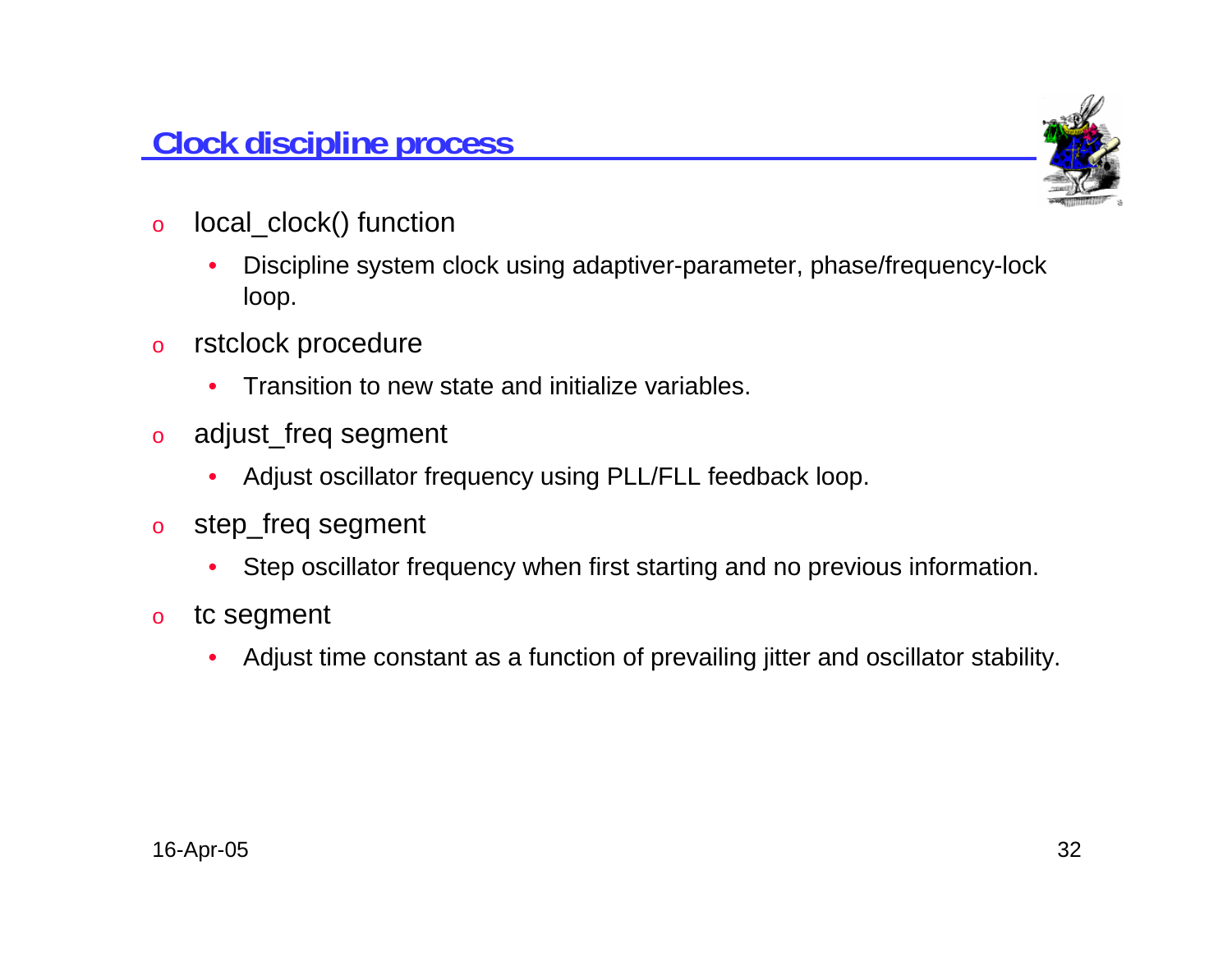### **Clock discipline process: local clock() function I**





local clock() Function

16-Apr-05 33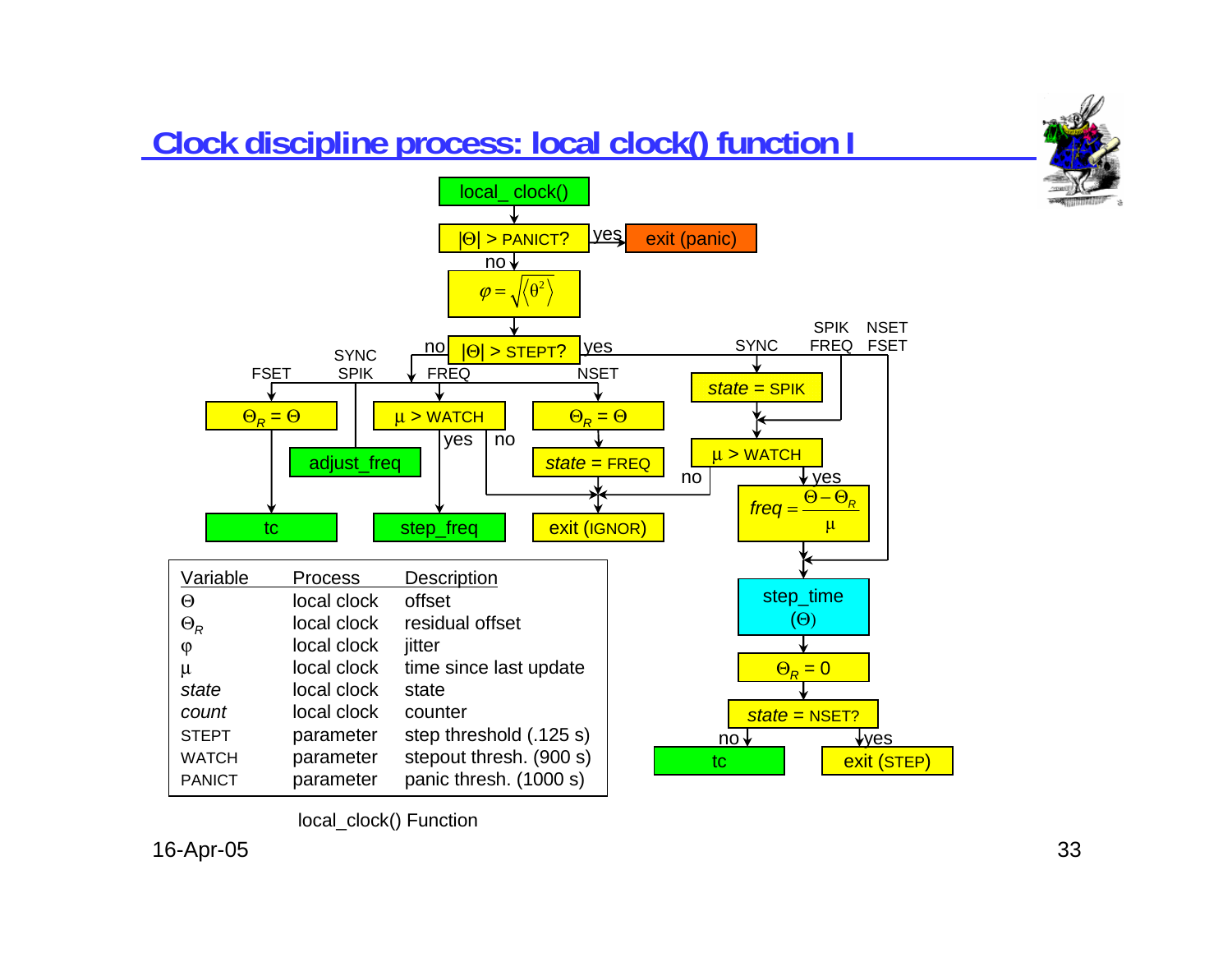

### **Clock discipline process: state transition matrix**

| <b>State</b> | $ \Theta $ < STEP                                          | $ \Theta $ > STEP                                            | Comments          |
|--------------|------------------------------------------------------------|--------------------------------------------------------------|-------------------|
| <b>NSET</b>  | >FREQ; adjust time                                         | >FREQ; step time                                             | no frequency file |
| <b>FSET</b>  | >SYNC; adjust time                                         | >SYNC; step time                                             | frequency file    |
| <b>SPIK</b>  | >SYNC; adjust freq; adjust time                            | if $(< 900 s)$ > SPIK else<br>SYNC; step freq; step<br>time  | outlyer detected  |
| <b>FREQ</b>  | if $(< 900 s)$ >FREQ else >SYNC;<br>step freq; adjust time | if $(< 900 s)$ >FREQ else<br>>SYNC; step freq; step<br>time  | Initial frequency |
| <b>SYNC</b>  | >SYNC; adjust freq; adjust time                            | If $(< 900 s)$ > SPIK else<br>>SYNC; step freq; step<br>time | normal operation  |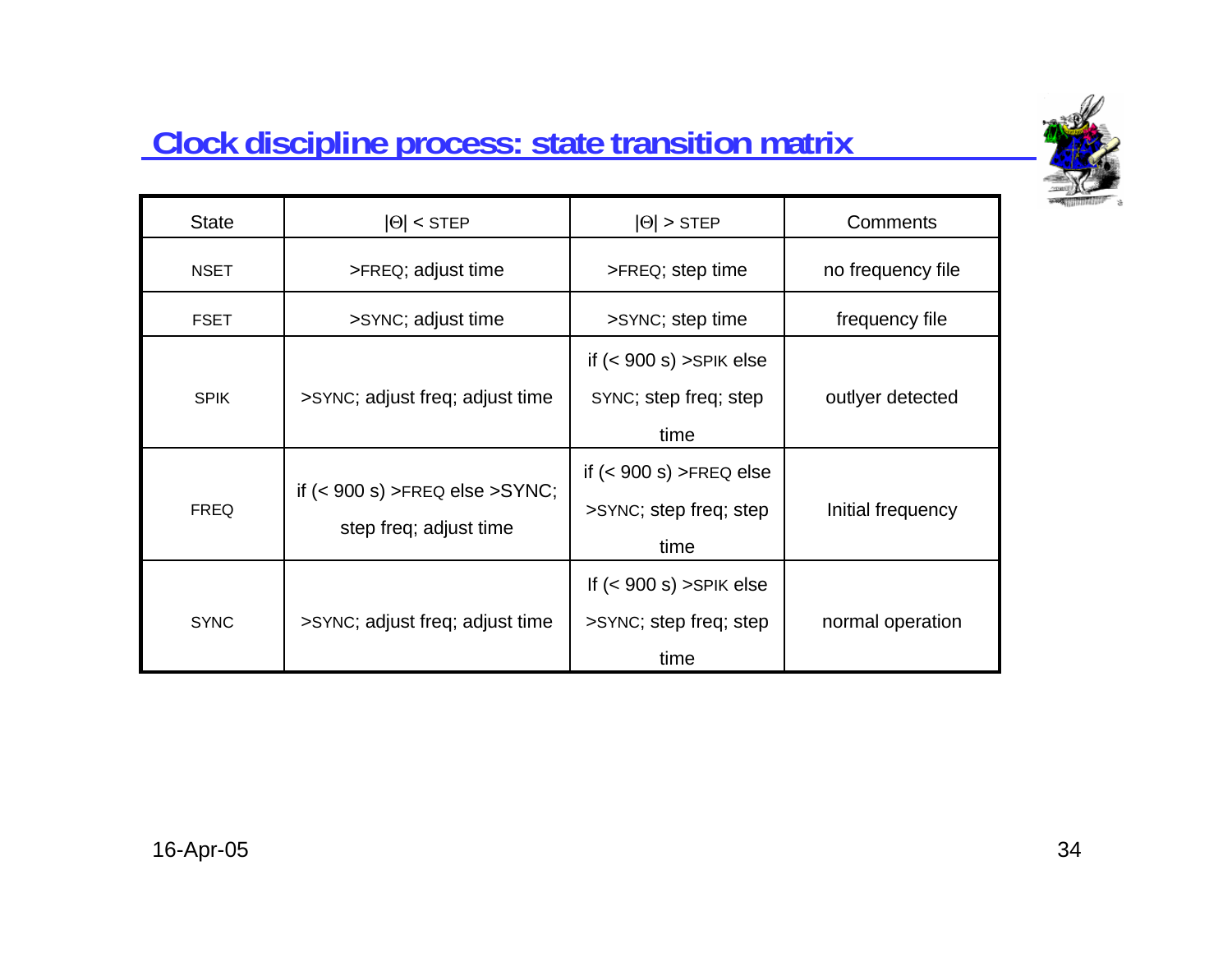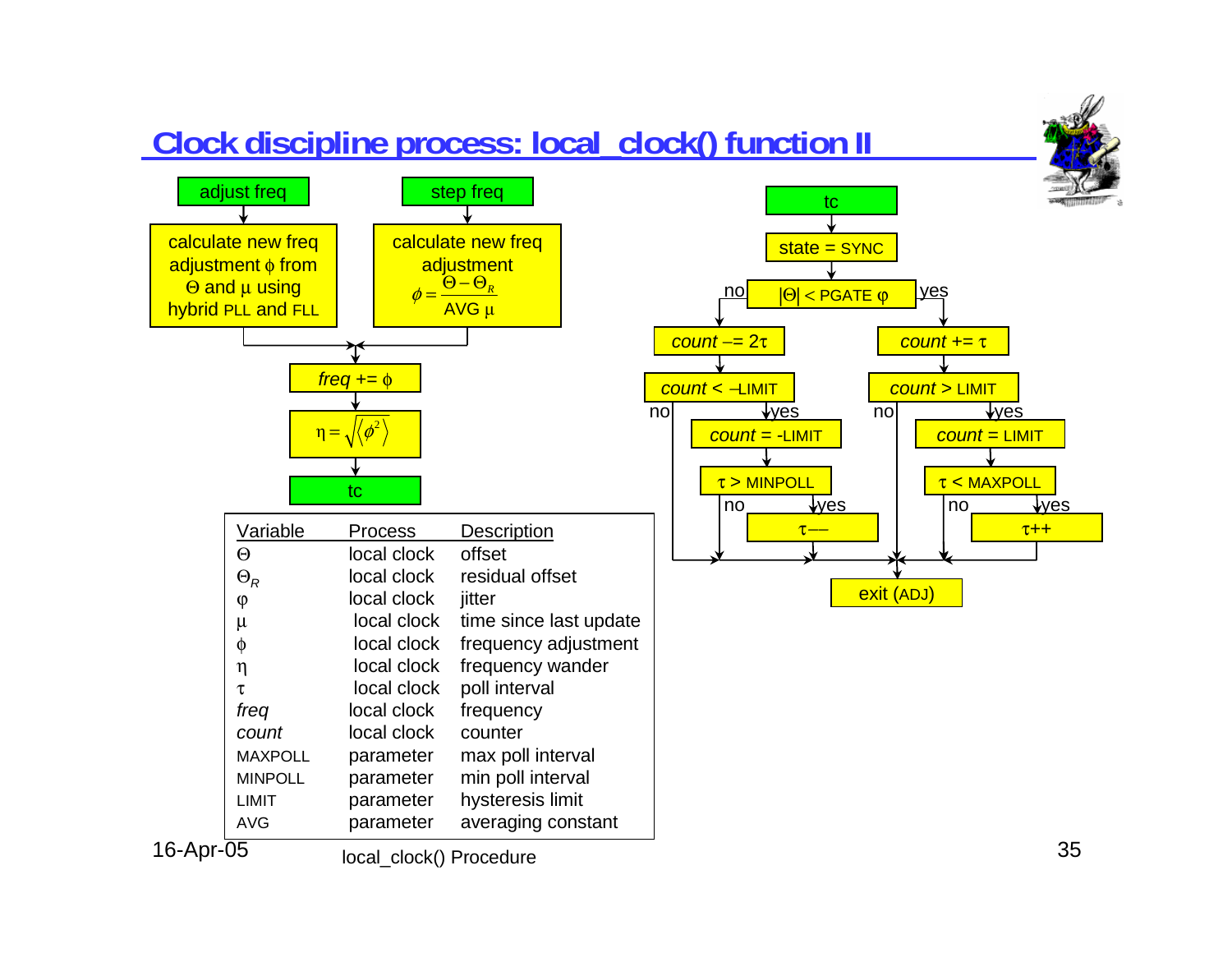#### **Clock adjust process: clock\_adjust() procedure**



- o clock\_adjust() procedure
	- $\bullet$ Called by kernel timer routines once each second.
	- •Adjusts system clock frequency as computed by PLL/FLL.
	- $\bullet$ system process computes initial system clock offset.
	- •Reduce residual clock offset as exponential decay.
- o This procedure can also be implemented in the kernel for reduced sawtooth error.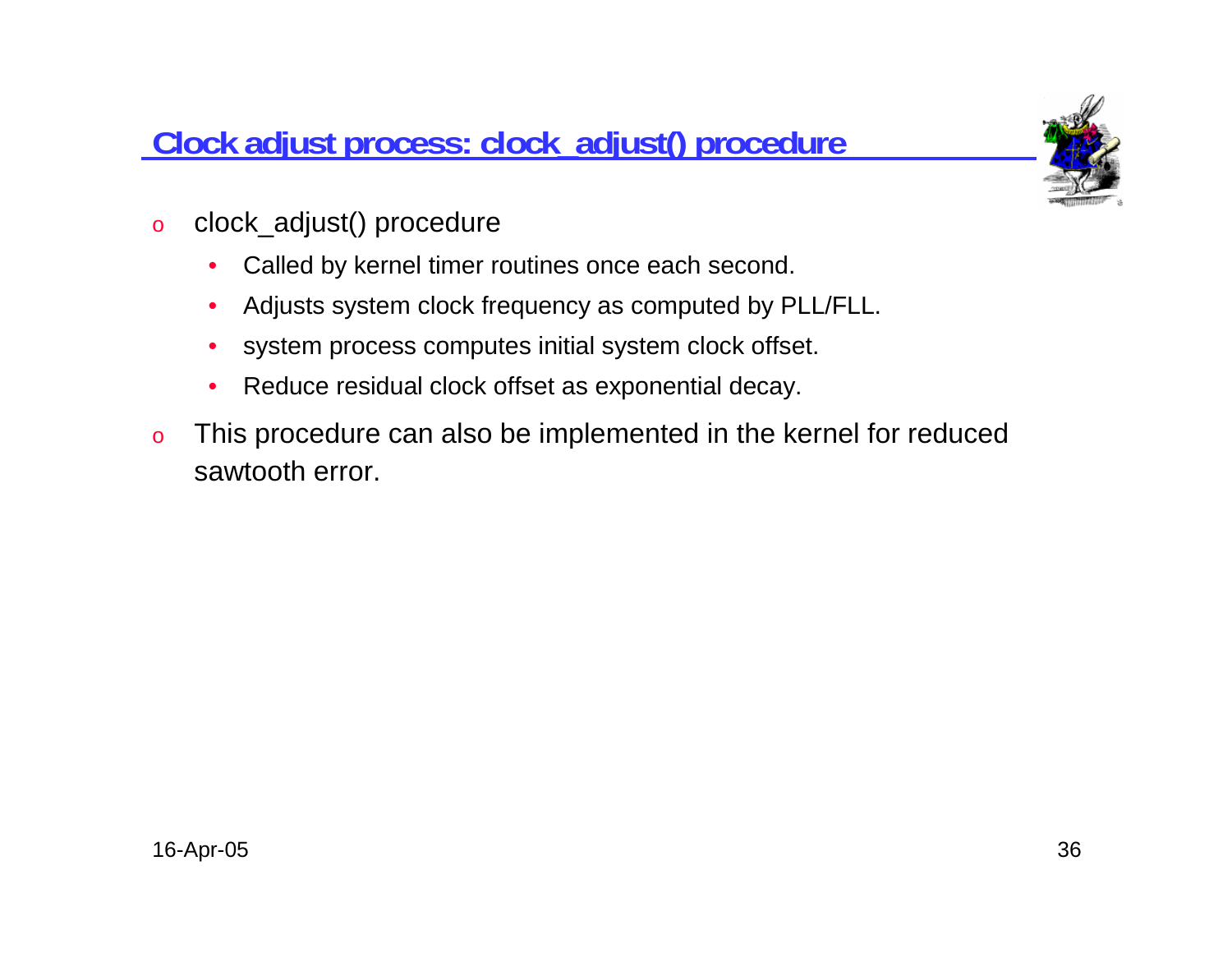#### **Clock adjust process: clock\_adjust() procedure**





| Name       | <b>Process</b> | <b>Description</b> |
|------------|----------------|--------------------|
| τ          | local clock    | poll interval      |
| $\Theta_R$ | local clock    | current offset     |
| E          | system         | root dispersion    |
| freq       | local clock    | frequency          |
| tmp        | local          | temporary          |
| PHI        | parameter      | tolerance (15 PPM) |
| PL L       | parameter      | PLL loop gain      |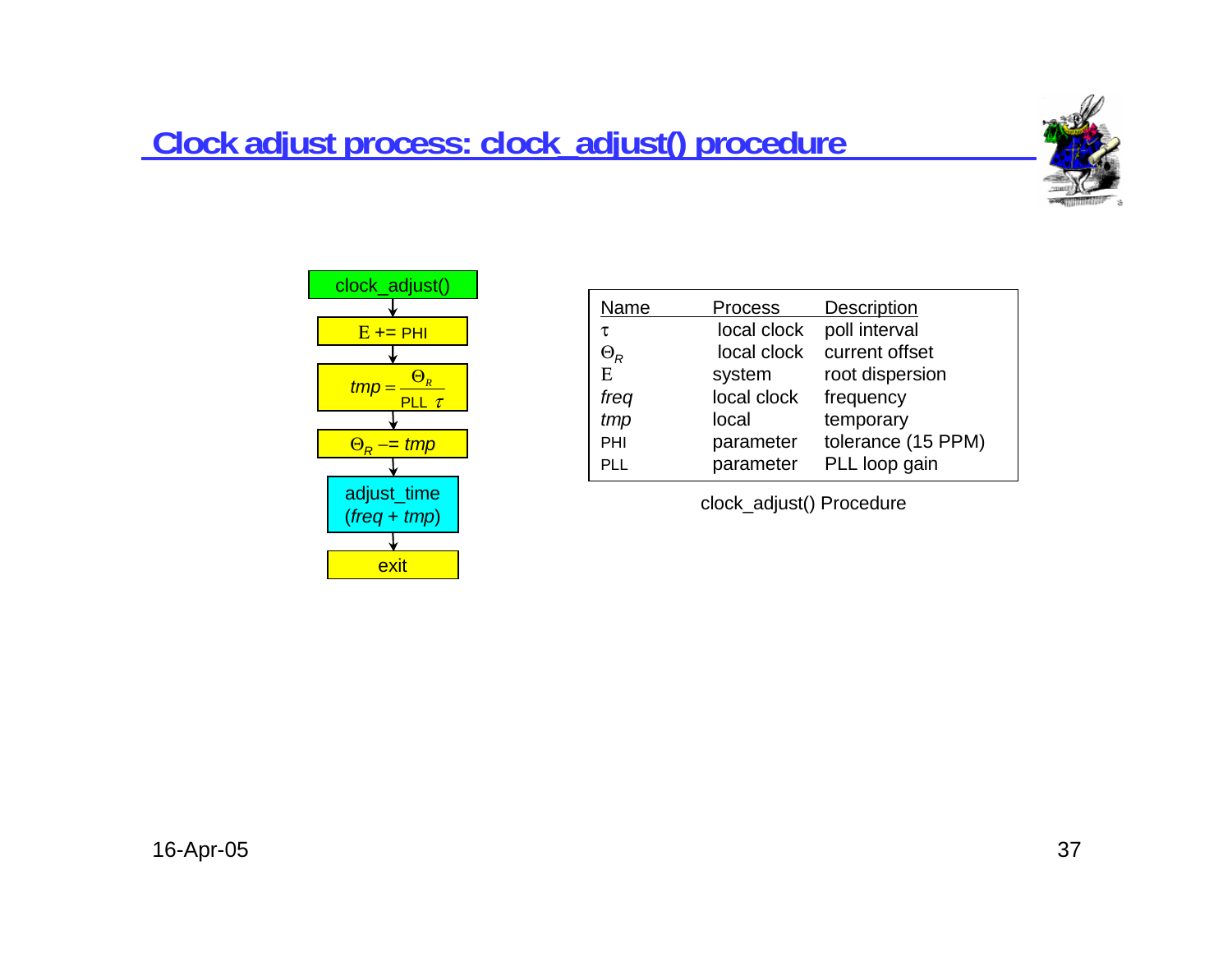#### **Poll process**



- o poll() procedure
	- $\bullet$ Determine when to transmit a packet according to poll and burst schedules.
- o peer\_xmit() and fast\_xmit() procedures
	- •Format and transmit an NTP packet.
- o poll update() procedure
	- • Mitigate the poll interval as a function of the host and peer poll intervals and defined lower and upper limits.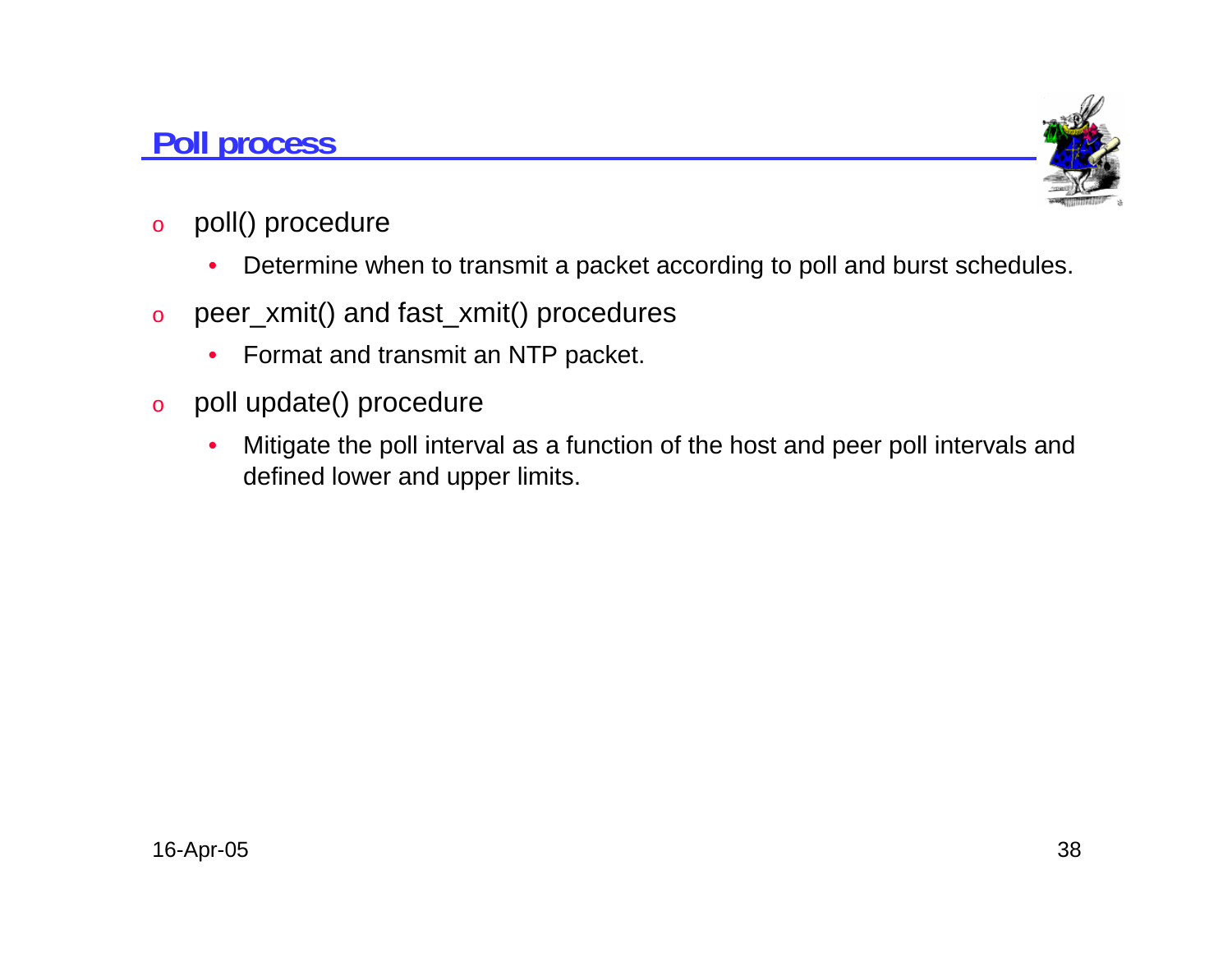### **Poll process: poll() procedure variables**



|       | Name            | Process     | Description          |
|-------|-----------------|-------------|----------------------|
| hpoll |                 | poll        | host poll interval   |
|       | hmode           | poll        | host mode            |
|       | count           | poll        | burst counter        |
|       | reach           | poll        | reach register       |
|       | unreach         | poll        | unreach counter      |
| t     |                 | local clock | current time         |
| τ     |                 | local clock | poll interval        |
| р     |                 | system      | system peer          |
|       | M BCST          | parameter   | broadcast server     |
|       | M-BCLN          | parameter   | broadcast client     |
|       | <b>B BURST</b>  | peer flag   | burst enable         |
|       | <b>B IBURST</b> | peer flag   | initial burst enable |
|       | <b>B COUNT</b>  | parameter   | pkts in a burst      |

poll() Procedure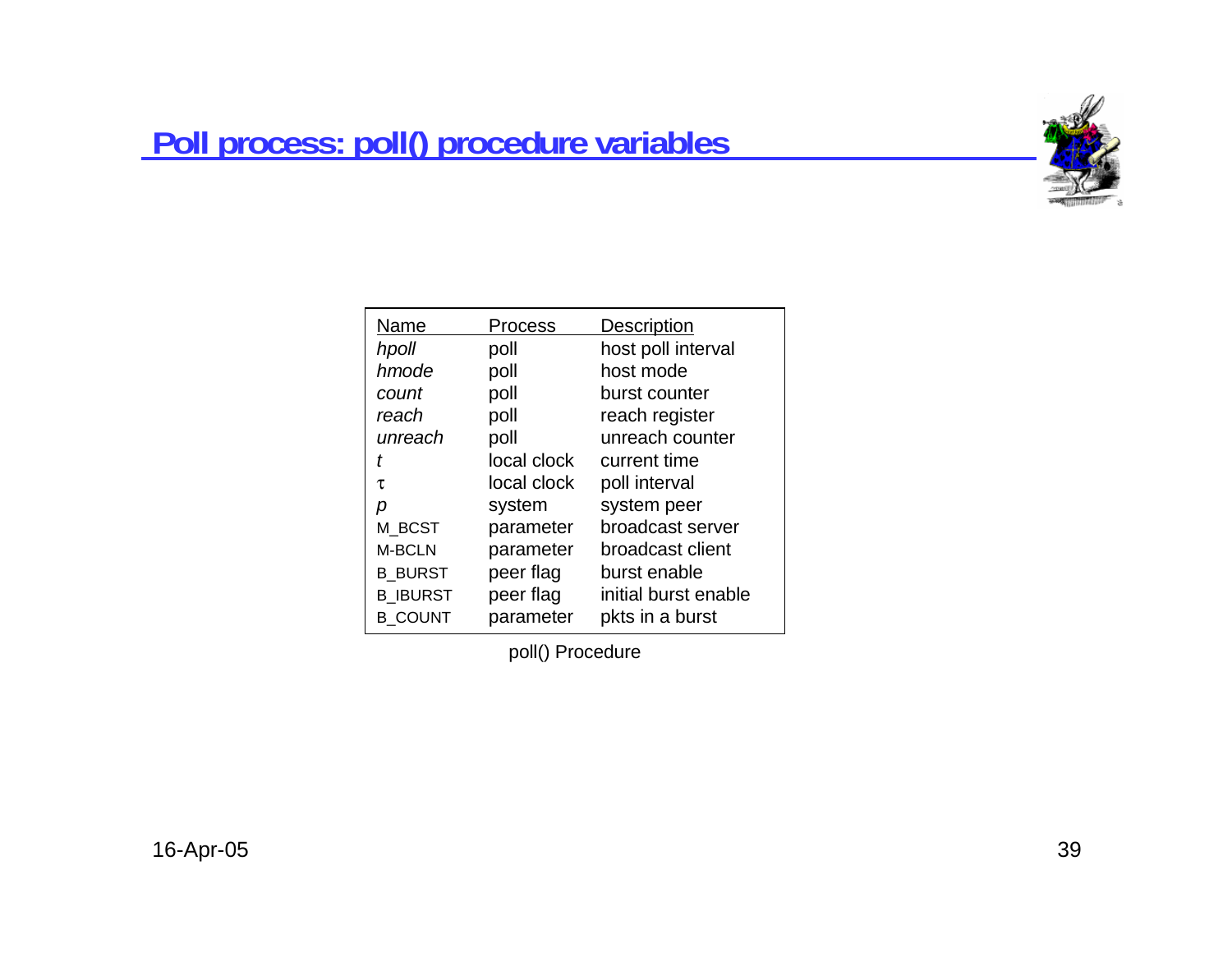### **Poll process: poll() procedure**

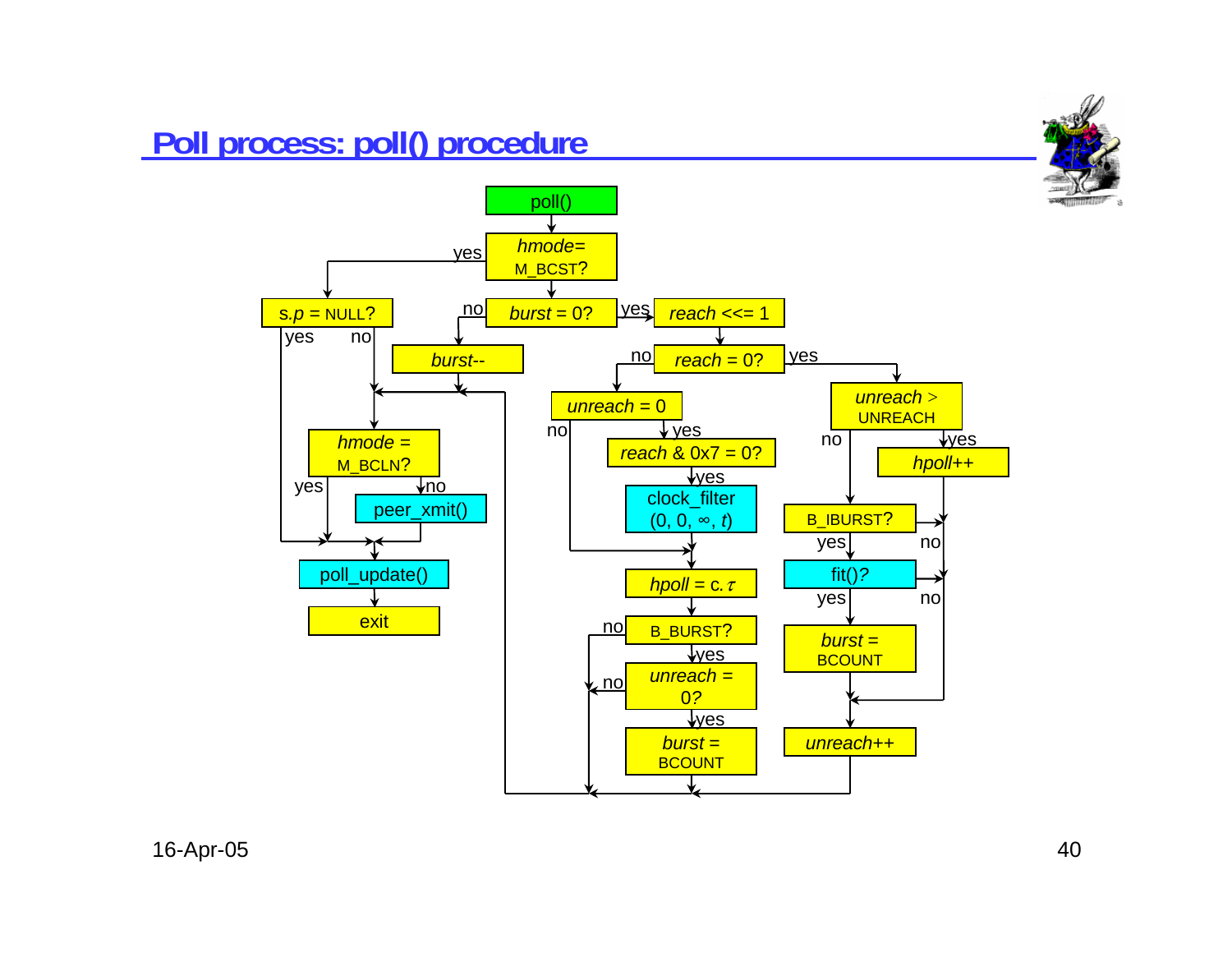#### **Poll process: peer\_xmit() and fast\_xmit() procedures**



| peer_xmit()<br>fast_xmit() | Packet<br>Variable   |                          | Desig.<br>Variable | Packet<br>Packet     |                          | Desig.<br>Variable |
|----------------------------|----------------------|--------------------------|--------------------|----------------------|--------------------------|--------------------|
|                            | leap                 | $\longleftarrow$         | s.leap             | leap                 | $\leftarrow$             | s.leap             |
| *copy header               | version              | $\leftarrow$             | p.version          | version              | $\leftarrow$             | r.version          |
|                            | mode                 | $\leftarrow$             | p.hmode            | mode                 | $\leftarrow$             | M SERV             |
| $T_{1}$ , $T_{2}$          | stratum              | $\leftarrow$             | s.stratum          | stratum              | $\leftarrow$             | s.stratum          |
|                            | poll                 | $\leftarrow$             | p.hpoll            | poll                 | $\leftarrow$             | r.poll             |
| $T_3 = clock$              | ρ                    | $\leftarrow$             | $S.\rho$           |                      | $\leftarrow$             | $S.\rho$           |
|                            | Δ                    | $\leftarrow$             | $S.\Delta$         | л                    | $\leftarrow$             | $S.\Delta$         |
| $mac = md5()$              | E                    | $\leftarrow$             | s.E                | E                    | $\leftarrow$             | s.E                |
|                            | refid                | $\leftarrow$             | s.refid            | refid                | $\leftarrow$             | s.refid            |
|                            | reftime              | $\leftarrow$             | s.reftime          | reftime              | $\leftarrow$             | s.reftime          |
| xmit_packet()              |                      | $\leftarrow$             | p.org              | Τ,                   | $\leftarrow$             | r. $T_3$           |
|                            | $\mathcal{T}^{}_{2}$ | $\leftarrow$             | p.rec              | $\mathcal{T}^{}_{2}$ | $\leftarrow$             | r. $T_4$           |
| exit                       | $\mathcal{T}^{}_{3}$ | $\leftarrow$             | clock              | $T_{3}$              | $\leftarrow$             | clock              |
|                            | keyid                | $\leftarrow$             | p.keyid            | keyid                | $\leftarrow$             | r.keyid            |
|                            | mac                  | $\overline{\phantom{m}}$ | md <sub>5</sub>    | mac                  | $\overline{\phantom{m}}$ | md <sub>5</sub>    |

\*peer\_xmit() Procedure

\*fast\_xmit() Procedure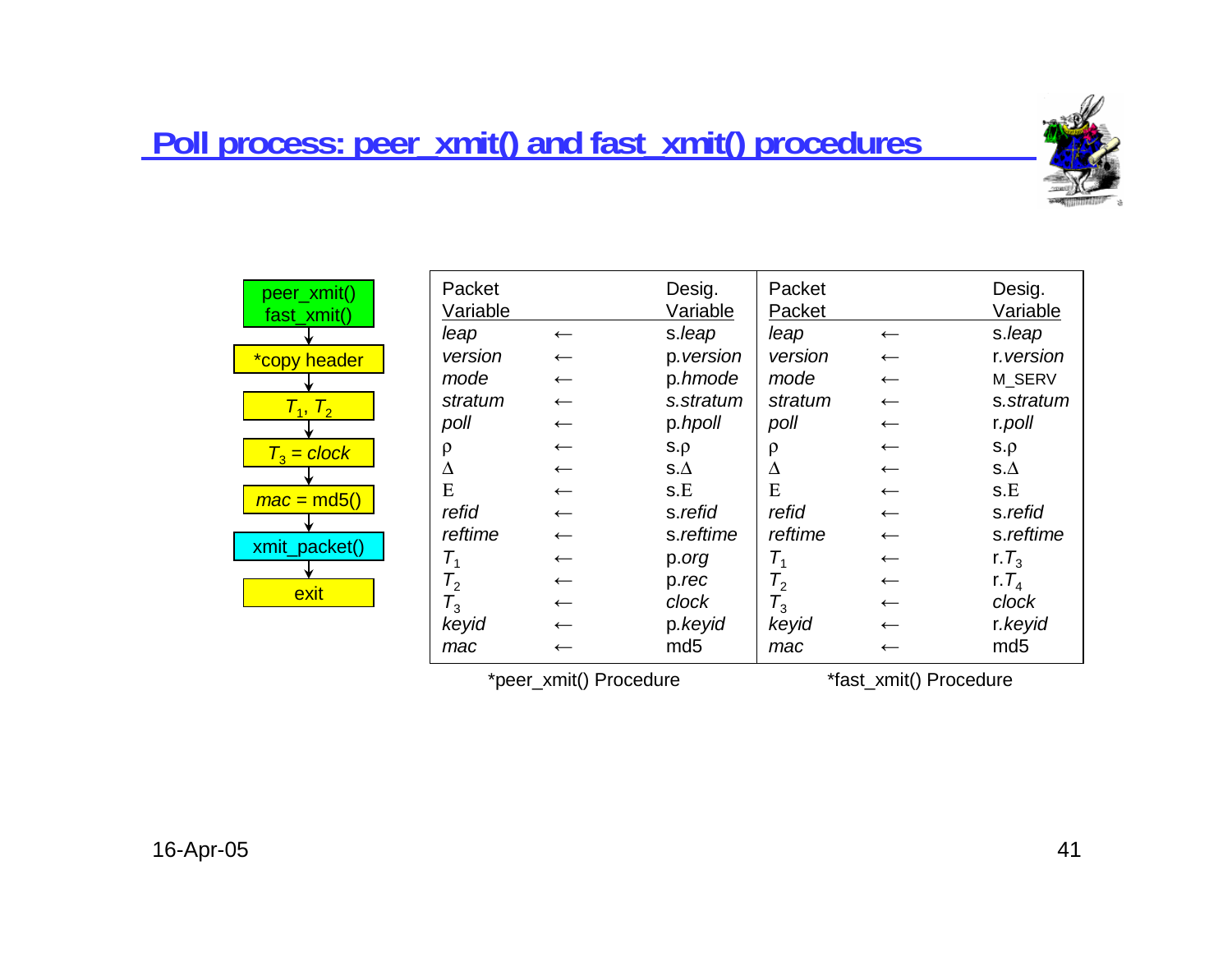#### **Poll process: poll\_update() procedure**





| Variable       | <b>Process</b> | <b>Description</b>    |
|----------------|----------------|-----------------------|
| ppoll          | peer           | peer poll interval    |
| hpoll          | poll           | host poll interval    |
| burst          | poll           | burst counter         |
| timer          | kernel         | system timer          |
| <b>BTIME</b>   | parameter      | burst time            |
| <b>MINPOLL</b> | parameter      | minimum poll interval |
| <b>MAXPOLL</b> | parameter      | maximum poll interval |
|                |                |                       |

poll\_update() Procedure

n